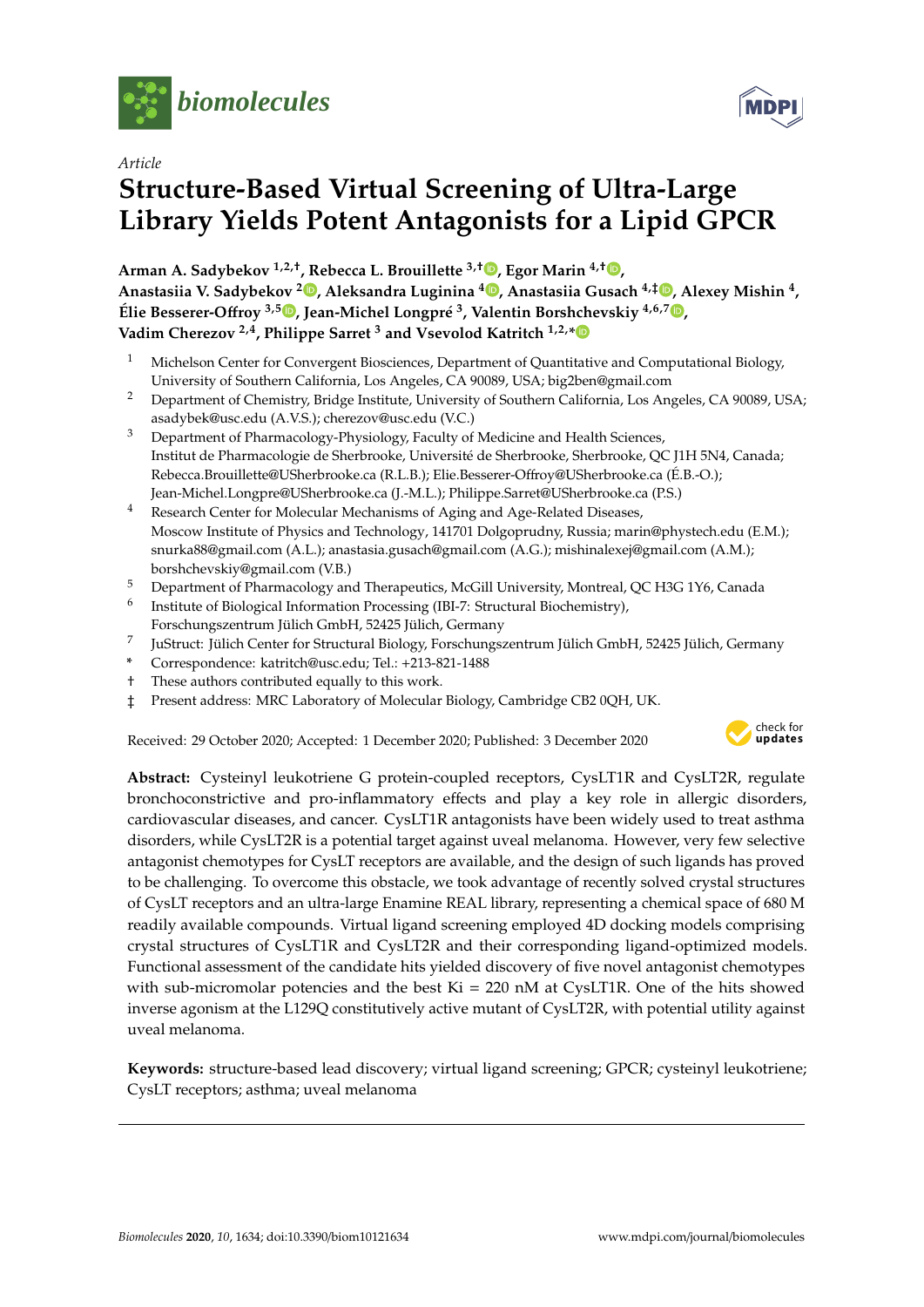#### **1. Introduction**

Cysteinyl leukotrienes (CysLTs) are lipid-like inflammatory mediators produced via the 5-lipoxygenase (5-LO) pathway. They activate two subtypes of CysLT G-protein-coupled receptors (GPCRs), CysLT1R and CysLT2R, that share 38% sequence identity and signal mainly through the Gq/11 pathway [\[1\]](#page-12-0), with additional coupling to Gi/o [\[2\]](#page-12-1). Both CysLT receptors respond to endogenous cysteinyl leukotrienes LTC4, LTD4, and LTE4; however, CysLT1R has some preference for LTD4, while CysLT2R has a higher affinity towards LTC4 [\[1\]](#page-12-0). Since CysLTRs are involved in inflammatory processes, they play an important role in the development of asthma, allergic rhinitis, and cardiovascular diseases [\[1,](#page-12-0)[3](#page-12-2)[–5\]](#page-12-3). CysLT1R is mainly expressed in smooth muscle cells and macrophages, while CysLT2R has a broader expression profile in immune cells [\[6\]](#page-12-4). Recently, a single nucleotide polymorphism L129Q in human CysLT2R was discovered as a driver oncogenic mutation leading to uveal melanoma [\[7\]](#page-12-5) and potentially some other melanocytic tumors [\[8](#page-12-6)[–10\]](#page-12-7). Further studies suggested that this mutation causes constitutive CysLT2R activation with a high bias towards Gq signaling, which was not effectively inhibited by known CysLT antagonists [\[11\]](#page-12-8).

Despite their clinical importance, few drugs are known for CysLTRs. Selective CysLT1R antagonists, such as montelukast, zafirlukast, and pranlukast, are often used for the treatment of asthma and allergic rhinitis. However, in a large fraction of patients, the efficacy of these medications is limited [\[12\]](#page-12-9). Additionally, gastrointestinal symptoms and neuropsychiatric side effects have been reported for these ligands [\[13,](#page-12-10)[14\]](#page-12-11). No antagonists for CysLT2R are used in clinic or are currently under study in clinical trials, although animal asthma models suggested that dual CysLT1R/CysLT2R antagonists may be considered for treatment of severe cases of asthma [\[15\]](#page-12-12). In addition, recent preclinical studies showed that a CysLTR antagonist, quininib, with a micromolar  $IC_{50}$  against CysLTRs, represents a promising regulator of angiogenesis in cancer, which outlines the importance of dual CysLT1R/CysLT2R antagonist activities [\[16,](#page-12-13)[17\]](#page-12-14).

In the past decade, the increasing numbers of high-resolution GPCR structures, along with advances in computer-assisted drug discovery, have led to numerous successful virtual ligand screening (VLS) campaigns for GPCRs, including the discovery of novel nanomolar ligands for dopamine D4 and melatonin MT1 and MT2 receptors [\[18](#page-13-0)[–21\]](#page-13-1). Yet, no successful structure-based virtual ligand screenings have been reported for a lipid GPCR, even though structures of more than a dozen of lipid receptors became available since 2012 [\[22](#page-13-2)[,23\]](#page-13-3), suggesting that this type of receptor is especially challenging for VLS.

Most recently, the utility of virtual ligand screening for lead discovery has also been boosted by the expansion of accessible chemical space through make-on-demand compound libraries like Enamine REAL library [\[24\]](#page-13-4). These virtual libraries currently cover more than 190 parallel one-pot reaction procedures that use over 113,000 qualified reagents and enumerate about 680 Million make-on-demand compounds. Utilization of such libraries in virtual ligand screenings [\[19](#page-13-5)[,20\]](#page-13-6) or their diversity subsets of 100–200 million compounds demonstrated high success rate in hit determination and can streamline further hit-to-lead optimization.

Last year, we published high-resolution crystal structures of CysLT1R with zafirlukast and pranlukast [\[25\]](#page-13-7), and CysLT2R with several non-selective antagonists [\[26\]](#page-13-8). Analysis of the structures and accompanying biochemical studies have provided insights into ligand selectivity, unusual activation mechanism, and distinct sodium binding features in CysLT1R. All complexes, except CysLT1R-zafirlukast, have shown similar binding poses with negatively charged groups bound within the seven transmembrane (7TM) bundle and lipophilic tail located between TM4 and TM5. For zafirlukast, we observed an induced-fit binding mode that involves TM5 extracellular tip movement, allowing ligand entry into the pocket directly from the lipidic membrane. Notably, the CysLT1R construct used for structure determination has no thermostabilizing mutations, while the three mutations used for CysLT2R are far from the ligand binding pocket, supporting the suitability of structures for docking and VLS.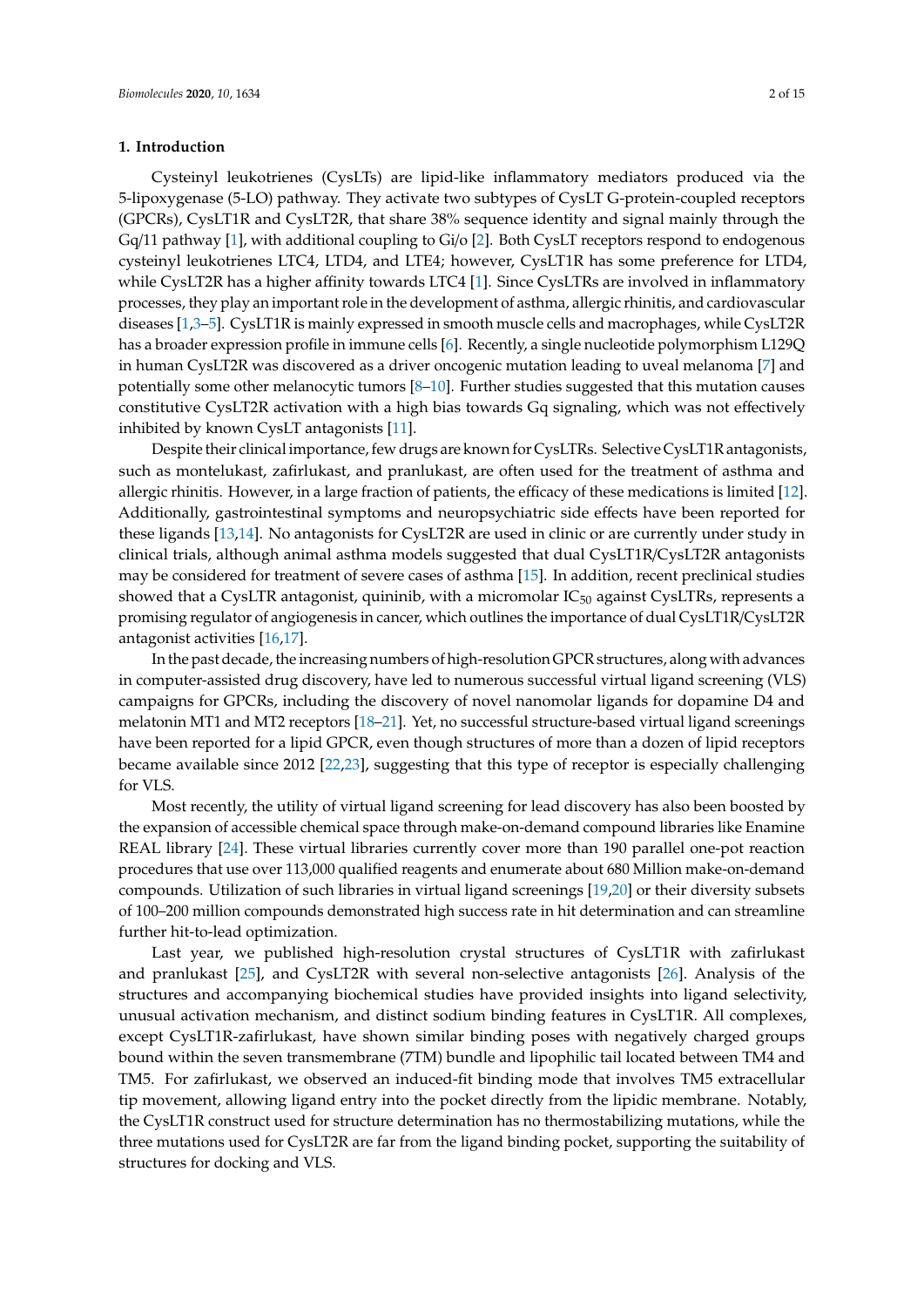Here, we report a large-scale structure-based virtual screening for CysLTRs ligands using a diversity subset of 115 million molecules from Enamine REAL lead-like and diverse drug-like libraries, representing chemical space of 680 million compounds. The multi-template 4D structural model [\[27\]](#page-13-9) used for screening was built using CysLTR1 and CysLTR2 crystal structures, as well as ligand-guided optimized models. Testing of 139 selected hits revealed 10 and 15 potential lead compounds for CysLT1R and CysLT2R, respectively, with inhibition below 50% at 30  $\mu$ M concentrations. The most interesting five compounds were further confirmed in functional assays for their CysLT1R antagonist activity at inhibiting LTD4 or LTC4-induced responses, with potencies in the submicromolar range. Most compounds showed CysLT1R selectivity, though BRI-12359 binds both receptors. Moreover, BRI-12359 and BRI-12417 demonstrated potent inverse agonism behavior against the constitutively active CysLT2R L129Q mutant involved in uveal melanoma.

#### **2. Materials and Methods**

#### *2.1. Receptor Model Preparation and Optimization*

X-ray crystal structures of CysLT1R and CysLT2R were employed in virtual ligand screening and preparation of ligand-optimized structural models. CysLT1R virtual screening models were prepared using the X-ray structure of CysLT1R with pranlukast at 2.7 Å resolution [\[25\]](#page-13-7) (PDB ID 6RZ4). CysLT2R models were prepared using the X-ray structure of CysLT2R receptor with an antagonist ONO-2570366 at 2.4 Å resolution [\[26\]](#page-13-8) (PDB ID 6RZ6). The structures were converted from PDB coordinates to ICM objects using an ICM-Pro conversion algorithm (www.molsoft.com). The conversion procedure involves building of hydrogen and missing heavy atoms, local minimization of polar hydrogens, optimization of His, Asn and Gln side-chain rotamers, assigning the protonation state and secondary structure.

To account for binding pocket flexibility upon binding of different ligand scaffolds, ligand-guided receptor optimization algorithm (LiBERO [\[28\]](#page-13-10)) was used to refine the sidechains and water molecules in 8 Å radius from the orthosteric ligand. For validation of each of the models, two diverse sets (22 molecules each (Supplementary Tables S2 and S3) of known high-affinity antagonists (ChEMBL [\[29\]](#page-13-11), pAct > 8) were docked into the corresponding models, and compared with 200 decoy compounds. The decoy compounds were selected as 50 diverse molecules from ChEMBL24.1, which are not active at CysLTRs (pAct < 5.5) and 150 diverse compounds from CysLT1R entry in GPCR Decoy Database [\[30\]](#page-13-12) (Supplementary Table S4). The same set of decoys was used for CysLT2R. The ROC (Receiver Operating Characteristics) curves were used to quantitatively evaluate the models, where ROC curves were plotted based on the True Positive Rates (TPR) and False Positive Rates (FPR) from the docking of true binders and decoys. Both Area Under the Curve (AUC) and Normalized Squared AUC (NSA) values were used to select the best models [\[28\]](#page-13-10). The importance of the co-crystallized water molecules in the binding pocket was assessed based on their impact on the ROC curve. Only waters that improved the performance of the models were included in the final ligand-based optimized CysLT1R and CysLT2R models.

#### *2.2. Screening Libraries*

Two libraries from Enamine Real Database were used in virtual ligand screening: Diverse REAL drug-like and REAL 350/3 lead-like libraries. A diverse subset of REAL drug-like library of 15 million compounds represents the REAL drug-like space of 1.2 billion compounds and contains compounds that comply with the "rule of five". REAL 350/3 lead-like library contains 100 million compounds that comply with the following rules:  $270 \leq MW \leq 350$ ,  $14 \leq$  heavy atoms  $\leq 26$ ,  $SlogP \leq 3$ , and aryl rings ≤2. PAINS and toxic compounds were removed. All compounds were converted from SMILES to 3D format and formal charges were assigned at pH7 according to ICM pKa Model implemented in ICM-Pro [\[31\]](#page-13-13).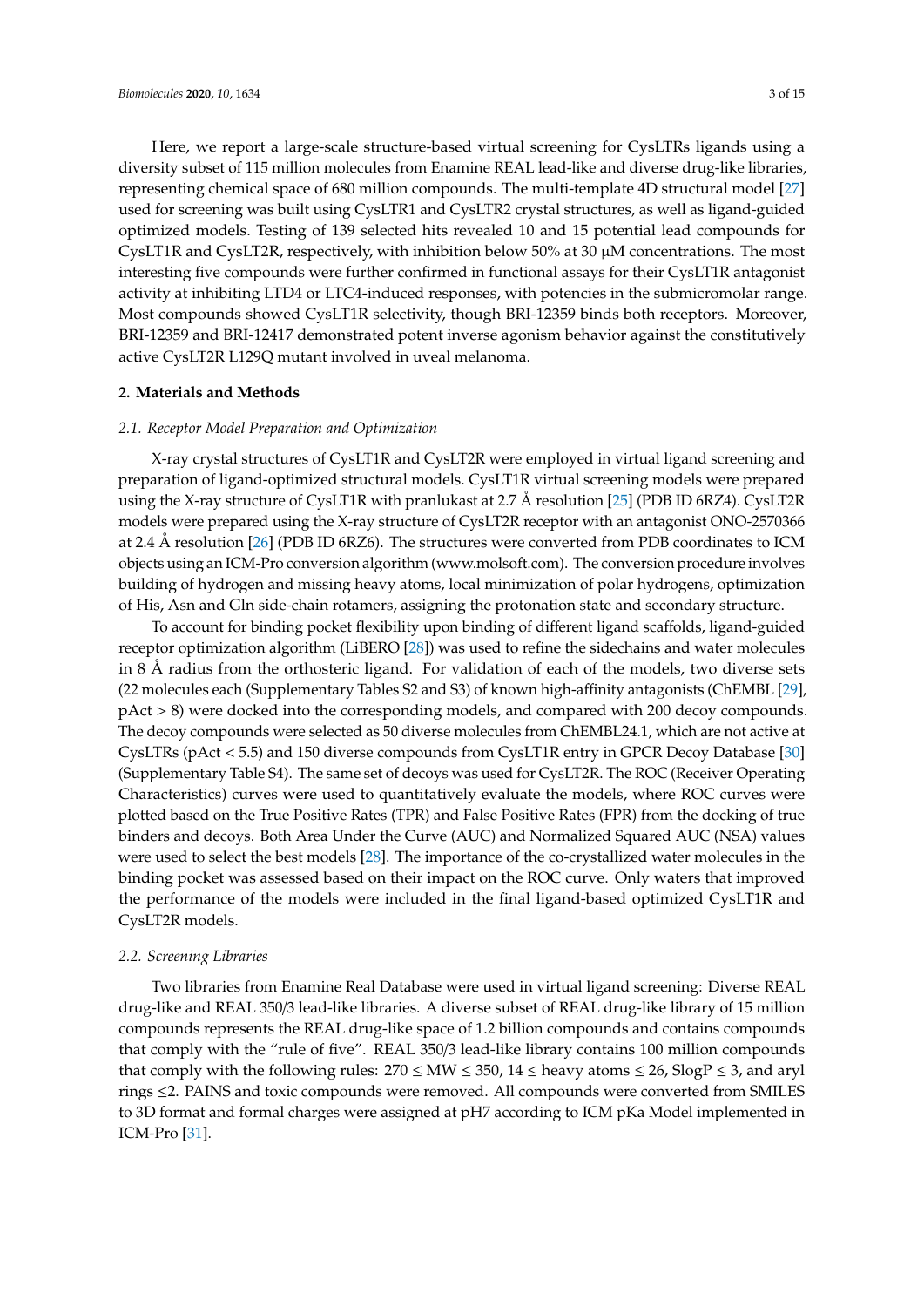Docking and VLS simulations were performed using ICM-Pro molecular modeling software (Molsoft LLC, version 3.8-7a). CysLT1R and CysLT2R crystal structures as well as their refined models were employed in 4D docking as described previously [\[27\]](#page-13-9). 4D docking allowed to screen the chemical library against two receptors (two models for each receptor) in a single docking run saving time and computational resources. The energy potential maps were calculated for each model and stored in a single multi-dimensional map file (4D grid). During docking, ligands were given full torsion flexibility in internal coordinates. Docking simulations used biased probability Monte Carlo (BPMC) optimization of the compound's internal coordinates in the pre-calculated 4D grid energy potentials. Electrostatic energy, hydrophobic energy, internal ligand energy, protein-ligand hydrogen bonding energy, and desolvation energy terms were considered during the energy optimization and scoring of docked molecules, as described previously [\[32\]](#page-13-14) and successfully implemented in several campaigns for GPCR targets with the high hit rate [\[18,](#page-13-0)[21](#page-13-1)[,33\]](#page-13-15).

In VLS, the exhaustive sampling of the molecule conformational space in the rectangular box of the orthosteric binding pocket was performed and the best docking conformation of each molecule was stored with the corresponding predicted binding score.

After the 4D docking step, top 20,000 compounds were redocked twice with thoroughness increased to two into individual receptor models to improve predicting accuracy. Top compounds from each hitlist were merged to form a list of 2000 chemicals. The resulting compounds were filtered based on important interaction patterns in the binding pocket such as formation of hydrogen bonds with crucial residues. To ensure chemical diversity, the compounds were clustered based on Tanimoto distance and best scoring compounds were selected from each cluster. The chemical novelty of top hits was verified using the Tanimoto distance to known CysLT1R and CysLT2R ligands from ChEMBL database. Tanimoto distances were calculated as implemented in ICM-Pro [\[31\]](#page-13-13), using linear and non-linear (ECFP) fragment enumeration to construct fingerprints.

#### *2.4. IP1 Production Assay*

All 139 selected compounds were screened in a functional assay measuring IP1 production as an indicator of Gαq activation. For this assay, we used the Cisbio IP-One kit as previously described [\[34\]](#page-13-16). Human Embryonic Kidney (HEK) 293 cells (ATCC CRL-1573) between passages 5 and 25 were seeded onto poly-L-Lysine-coated 384-well plates at 20,000 cells/well and transfected with 30 ng of cDNA coding for the wild-type CysLT1R or CysLT2R receptors or for the CysLT2R mutant L129Q, using the Lipofectamine 3000 (Thermo Fisher Scientific) transfection agent. At 48 h post-transfection, the media was removed and the cells were washed with fresh Hank's Balanced Salt Solution (HBSS). Cells were then stimulated with compounds according to agonist (direct compound stimulation) or to antagonist (co-stimulation of compounds with an  $EC_{80}$  concentration of LTD4) experimental protocols. First, all 139 selected compounds were screened at a 30 µM concentration in both the agonist and antagonist mode in cells transiently expressing the wildtype CysLT1R or CysLT2R receptors. Potential antagonist hits (≥50% inhibition) were retained for further study. For CysLT1R, the compounds retained were BRI-12328, BRI-12334, BRI-12359, BRI-12410, BRI-12411, BRI-12417, BRI-12424, BRI-12435, BRI-12450, and BRI-12458; for CysLT2R, these were BRI-12328, BRI-12334, BRI-12359, BRI-12401, BRI-12402, BRI-12405, BRI-12410, BRI-413, BRI-12417, BRI-12424, BRI-426, BRI-427, BRI-450, BRI-453, BRI-454, BRI-458, and BRI-466. These hits were again tested in the antagonist mode with compound concentrations ranging from 1.56  $\mu$ M to 100  $\mu$ M, at 2-fold concentration intervals. The three best hits (BRI-12359, BRI-417, and BRI-424) were also tested using the LTC4 ligand ( $EC_{80}$  concentration) and in cells transiently expressing the constitutively active CysLT2R mutant L129Q. Finally, additional experiments were performed in which CysLT1R- or CysLT2R-expressing cells were pre-stimulated with fixed concentrations of BRI-12359 (1, 10, 30, 60 or 100 µM) and then stimulated with a range of LTD4 concentrations ( $10^{-12}$  M to  $10^{-6}$  M). After compound stimulation, the cells were incubated for 1 h at 37 °C and stimulated with IP1-D2 and Ab-Crypt reagents in Lysis Buffer. The cells were then incubated at room temperature for an additional hour. The plate was read on a Tecan Genios Pro plate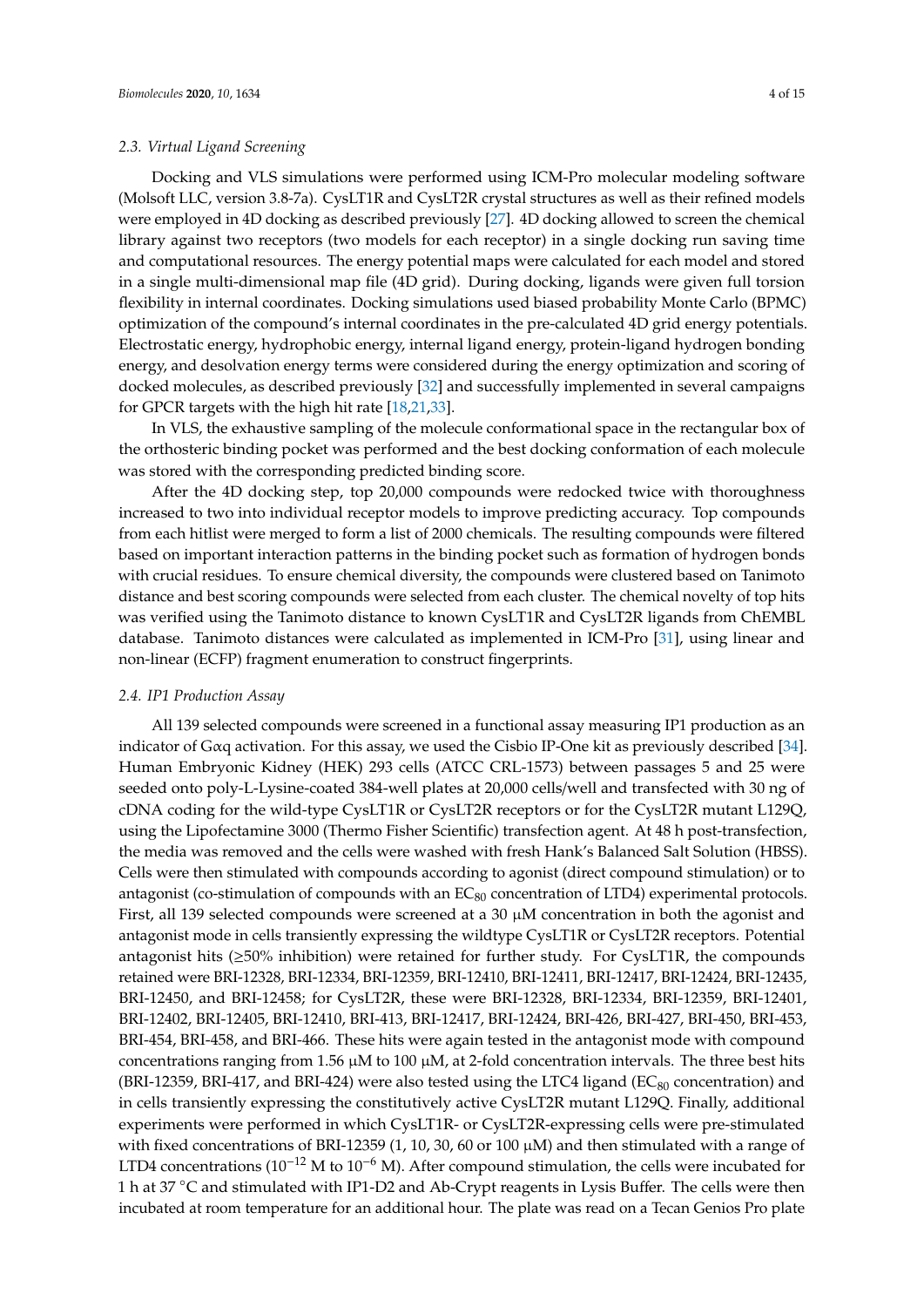reader using a HTRF (homogeneous time-resolved fluorescence) filter set (λex = 320 nm, λem = 620 and 655 nm). Normalized data were plotted using either the three-parameter or four-parameter  $EC_{50}/IC_{50}$ fits of GraphPad Prism 8 (San Diego). In those cases where reliable  $IC_{50}$  values could be obtained from the fits, we estimated functional inhibitory constants  $(K_i)$  using the Cheng-Prusoff equation:  $K_i = IC_{50} \times ([A/EC_{50} + 1)^{-1}$ , in which [A] is the fixed concentration used of the LTD4 or LTC4 agonist, and EC<sup>50</sup> the concentration of this agonist that produces a half-maximal response at the receptor [\[35\]](#page-13-17). Data represent the means  $\pm$  SEM of at least three independent experiments performed in quadruplicate. For the additional antagonist experiments performed with BRI-12359, we performed Schild analysis in order to determine pA2 values.

#### **3. Results**

#### *3.1. Optimization of Receptor Models*

Crystal structures of CysLT1R (PDB ID: 6ZR4, co-crystallized ligand pranlukast [\[25\]](#page-13-7)) and CysLT2R (PDB ID: 6RZ6, co-crystallized ligand ONO-2570366 [\[26\]](#page-13-8)) were used to prepare models for prospective virtual screening. We employed the ligand-guided receptor optimization algorithm, LiBERO [\[28\]](#page-13-10), modified to include crystallographic water molecules, to refine conformations of sidechain in the binding pocket, within 8 Å of the co-crystallized ligands (see Methods). The best receptor models were selected based on the area under the receiver operator characteristic curve (AUC) and Normalize Squared AUC (NSA) values, which quantitate the model ability to correctly discriminate between ligands and decoys (Table [1,](#page-4-0) Supplementary Figure S1). In the final LiBERO-optimized models, we included only those water molecules that led to a better predictive model. Benchmarking showed that in the CysLT1R crystal structure, removal of all water molecules from the binding pocket led to the best docking results for active ligands. In cases with CysLT2R crystal structure and LiBERO-optimized CysLT1R and CysLT2R structures, benchmarking revealed that only one water molecule in each of these cases is important for the best discrimination between active and decoy molecules in docking. Thus, in the CysLT1R LiBERO-optimized structure, a water molecule in between residues Y26 $^{1.35}$ , Y30<sup>1.39</sup>, R79<sup>2.60</sup> and Y83<sup>2.64</sup> was kept. In the CysLT2R crystal structure and LiBERO-optimized structure, water molecule in between residues T90<sup>2.56</sup>, R94<sup>2.60</sup> and S117<sup>3.31</sup> was present during VLS. The best LiBERO-optimized models showed reproducible and consistent poses of co-crystallized ligands, as well as dramatically improved ROC values and better predicted binding scores for the high-affinity ligands of CysLT1R and CyslT2R receptors (Table [1\)](#page-4-0). The benchmarking results validated the predictive ability of the optimized models. CysLT1R and CysLT2R crystal structures and corresponding LiBERO-optimized models were used to generate a multi-template structural model for 4D docking (further referred to as 4D screening model), as implemented in ICM-Pro molecular modeling software. The 4D docking allowed to account for receptor flexibility by screening several binding pocket conformations in a single docking run. Combining of similar structural models into 4D screening models has been shown to dramatically reduce screening time, as compared to individual model screening, while maintaining most of the screening accuracy [\[27\]](#page-13-9).

|                               | Number of<br><b>Water Molecules</b> | <b>ROC</b> |    | NSA Score Average | <b>Best Score</b> |
|-------------------------------|-------------------------------------|------------|----|-------------------|-------------------|
| CyLT1, crystal structure      |                                     | 80         | 60 | $-37$             | -41               |
| CyLT1, LiBERO structure       |                                     | 86         | 74 | $-46$             | $-52$             |
| CyLT2, crystal structure      |                                     | 87         | 77 | $-34$             | $-37$             |
| CyLT2, LiBERO structure       |                                     | 89         | 82 | $-39$             | $-43$             |
| 4D screening model (combined) | as above                            | 90         | 82 | $-45$             | $-50$             |

<span id="page-4-0"></span>**Table 1.** Performance evaluation for CysLT1R and CysLT2R crystal structures and LiBERO-optimized models.

### *3.2. Prospective VLS and Hits Selections*

A total of 115 million available-on-demand compounds from Enamine lead-like 350/3 and diverse drug-like libraries were employed in 4D docking into the multi-template CysLT1 and CysLT2 receptors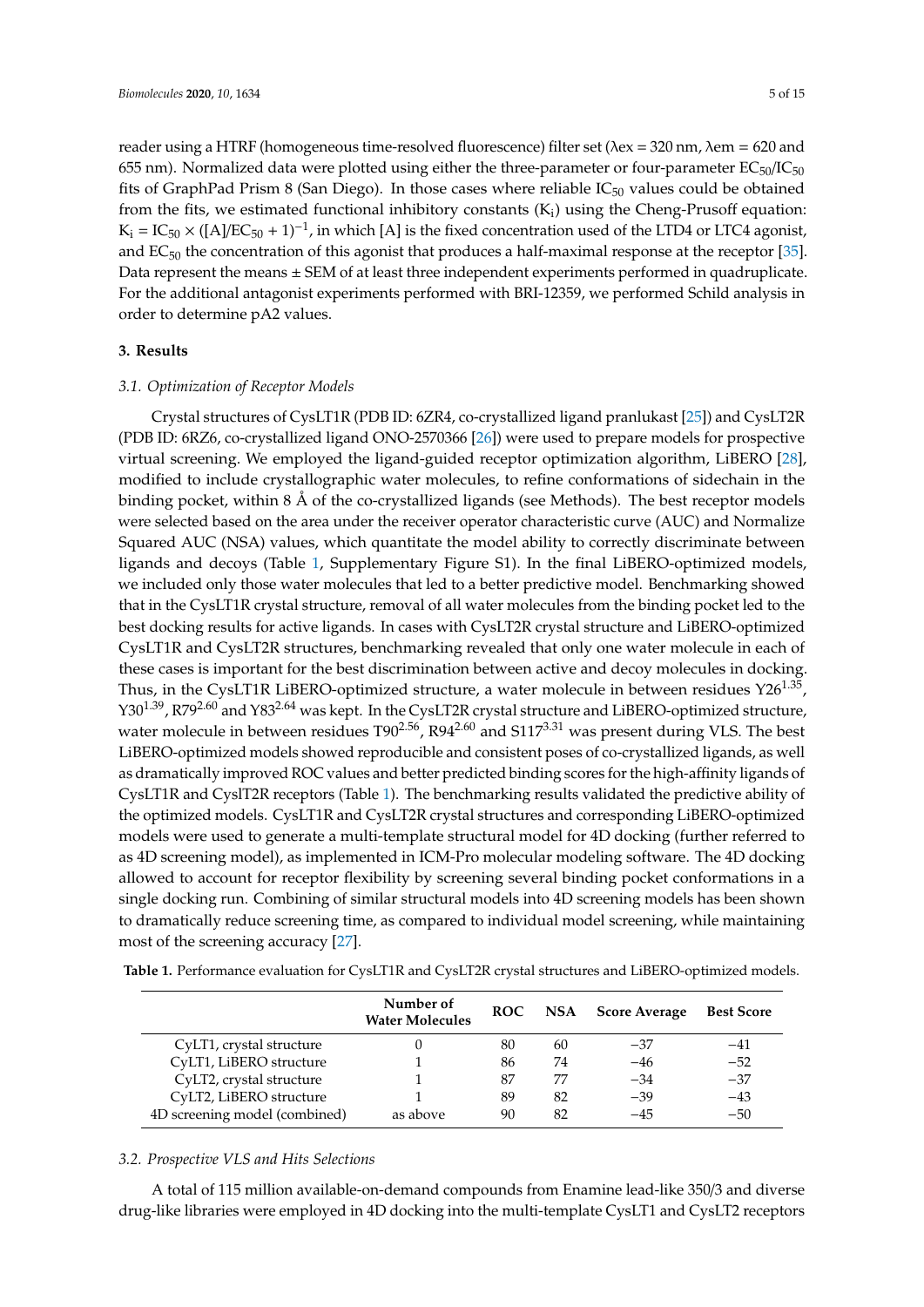model, as described in Methods (Figure [1\)](#page-5-0). Energy-based docking was performed and a binding score for the best conformation of each ligand was evaluated. Top 20,000 molecules with the binding score better than -30 (score threshold) were selected and then redocked into individual crystal structures and LiBERO optimized models with a higher effort to ensure comprehensive conformational sampling. For each of the four individual structures, the top 2000 compounds with the highest docking score were selected for further evaluation. All molecules were clustered based on their chemical similarity and filtered to ensure chemical diversity and novelty with respect to known  $\mathsf{CysLT1R}$  and  $\mathsf{CysLT2R}$ ligands. A total of 155 compounds from the prospective screening were selected for experimental testing based on their binding score, predicted binding pose, and chemical diversity.

<span id="page-5-0"></span>

(blue) and CysLT2R (green) and the composition of the 4D Screening model. Key water in the optimized pocket of CysLT1R and CysLT2R is shown by red sphere. (b) Flowchart of screening and ligand optimization procedure. (**b**) Flowchart of sphere. (**b**) Flowchart of sphere. (**b**) Flowchart of screening and  $\overline{a}$ **Figure 1. Overview of the prospective VLS for CysLTRs.** (**a**) Optimized ligand pockets for CysLT1R

36 for CysLT1R LiBERO-optimized model, 35 for CysLT2R crystal structure, and 33 for CysLT2R LiBERO-optimized model) were synthesized and delivered by Enamine in less than 5 weeks. Enamine REAL compounds are synthesized by fast one-pot parallel synthesis, based on a highly-optimized set of reactions and qualified reagents available in stock, which assures fast delivery and high success rate (>80%), both requirements being successfully met in this study. Out of the selected 155 compounds, 139 compounds (35 for CysLT1R crystal structure,

#### *3.3. Functional Activity of Selected Compounds in IP1 Production Assay*

*3.3. Functional Activity of Selected Compounds in IP1 Production Assay* To determine which compounds may modulate the activity of CysLT receptors, we screened the 139 predicted hits (see Supplementary Table S5) in a functional assay that measures IP1 production as an indicator of Gαq activation, which is the main signaling pathway for both receptors. An initial screen was performed in which HEK293 cells transiently expressing the wild-type receptors were directly stimulated with 30 µM compound concentrations. As expected, none of the compounds showed agonism at CysLTRs (data not shown). Then all compounds were tested for their antagonistic effect at 30 µM concentration in HEK293 cells activated with a fixed concentration of the endogenous ligand LTD4 (EC $_{80}$ ; effective concentration eliciting 80% of the maximum signal or greater) (Supplementary Figures S1 and S2). Based on this screen, 10 compounds were selected as potential hits (≥50% inhibition) for CysLT1R, and 17 were selected for CysLT2R. BRI-12359 was the most effective at inhibiting LTD4-induced IP1 production, with inhibitory efficacies of  $94 \pm 17\%$  and  $64 \pm 10\%$  for CysLT1R and CysLT2R, respectively.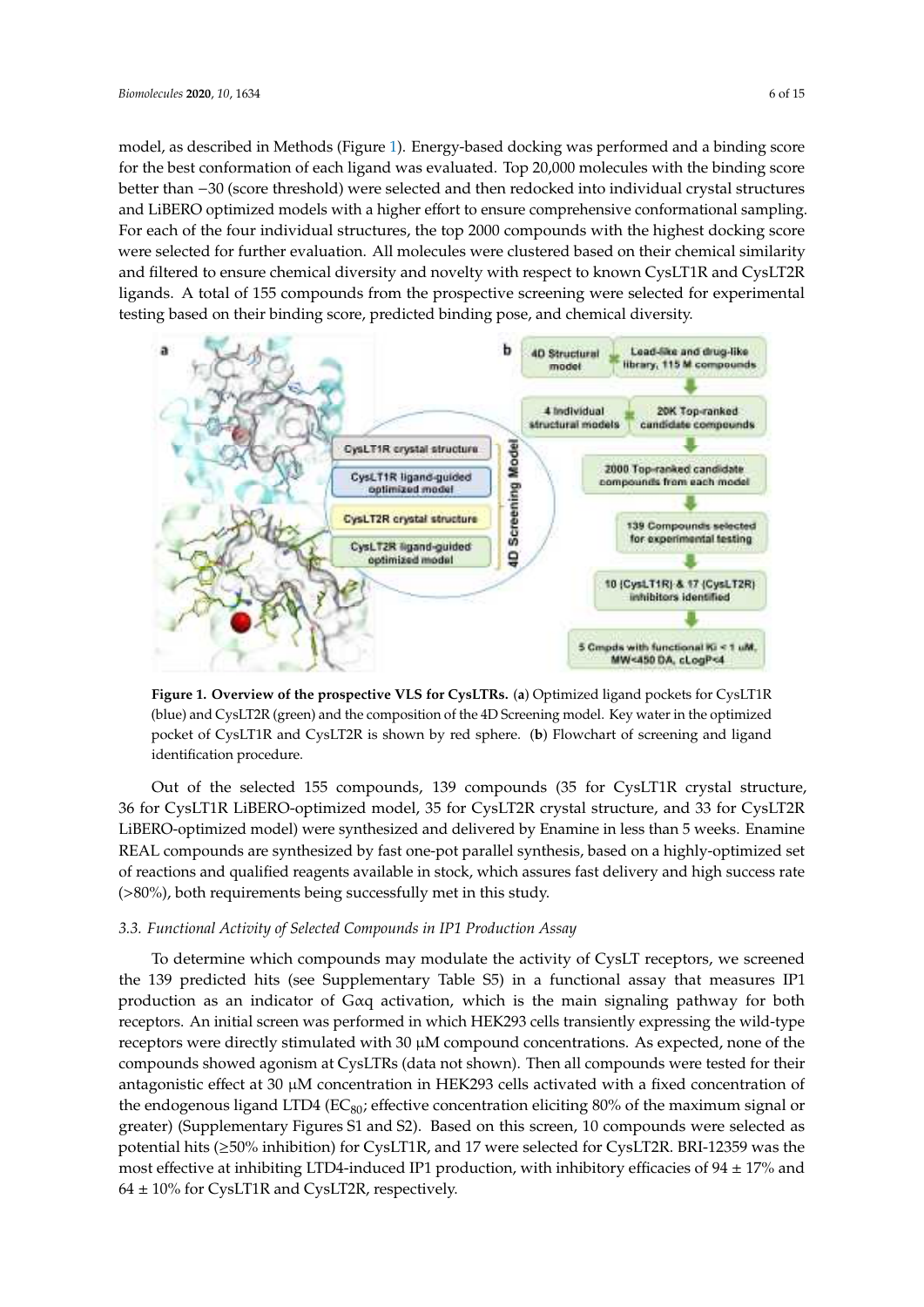The potencies of the best compounds at inhibiting the agonist-induced response were tested in *Biomolecules* **2020**, *10*, x 7 of 14 the antagonist mode at concentrations ranging from 1.5 to 100 μM. For the CysLT1R, five hits with robust dose response were identified: BRI-12359, BRI-12410, BRI-12411, BRI-12417, and BRI-12424. robust dose response were identified: BRI-12359, BRI-12410, BRI-12411, BRI-12417, and BRI-12424. Their chemical structures are provided in Figure [2.](#page-6-0) Of these, BRI-12359 and BRI-12417 were able to completely inhibit the agonist-mediated response, with BRI-12359 being the more potent of the two completely master are agonist-mediated response, with BRI-12359 being the more potent of the two<br>(Figure [3a](#page-6-1); Table [2\)](#page-7-0). As shown in Table [2,](#page-7-0) the identified hits display sub-micromolar or low micromolar  $\rm K_i$  values in inhibiting LTD4-mediated IP1 production. These functional  $\rm K_i$  values were calculated using the Cheng-Prusoff equation. Compounds BRI-12410, BRI-12411, and BRI-12424 showed partial antagonism with  $K_i$  values in the 0.2 to 0.7  $\mu$ M range. For CysLT2R, only BRI-12359 fully abolished the LTD4-induced response ( $K_i = 6.46 \pm 0.43 \mu M$ ), while BRI-12417 displayed partial inhibition (54  $\pm$  6%) at 100 µM (Supplementary Table S1 and Figure S3).  $\frac{1}{2}$ , Table 2). As shown in Table 2, the identified hits display sub-micromolar or low micromo  $(\mathbf{r}_2, \mathbf{r}_3)$ . Table 2). As shown in Table 2, the identified hits display sub-micromolar or low micromol  $m_{\rm F}$  in inhibiting LTD4-mediated IP1 production. These functional K values were solarly calculated using the Cheng-Provided at Providence of Cheng-Providence and Britain Cheng-Provident Equation. Compounds BRI-12410, BRI-124141, and BRI-12411, and BRI-124444, and BRI-124444, and BRI-124444, and BRI-124444, an s are cherg f rason equation. Compounds big 12 tro, but I value for 12 to 1.0 week.

<span id="page-6-0"></span>

Figure 2. Chemical structures of the experimentally confirmed VLS hitsfor CysLT1R and CysLT2R receptors. All hits have Tanimoto Distances > 0.43 to known high-affinity ligands of CysLTRs (IC50 range from 0.79 to 53 nM) (see Supplementary Table S6).  $\frac{1}{2}$ 

<span id="page-6-1"></span>

**Figure 3. Functional characterization of best hits in IP1 production inhibition assay.** Inhibition of **Figure 3. Functional characterization of best hits in IP1 production inhibition assay.** Inhibition of **Figure 3. Functional characterization of best hits in IP1 production inhibition assay.** Inhibition of LTD4- (**a**) or LTC4- (**b**) induced IP1 production by selected compounds. Experiments were performed in HEK293 cells transiently expressing the wild-type CysLT1R or CysLT2R. Curves correspond to normalized data; values from non-stimulated cells were set as 0% IP1 production and those from cells stimulated with either LTD4 or LTC4 were set as 100% IP1 production. Data represent mean ± SEM of three independent experiments, tested in quadruplicate. NS = non-stimulated.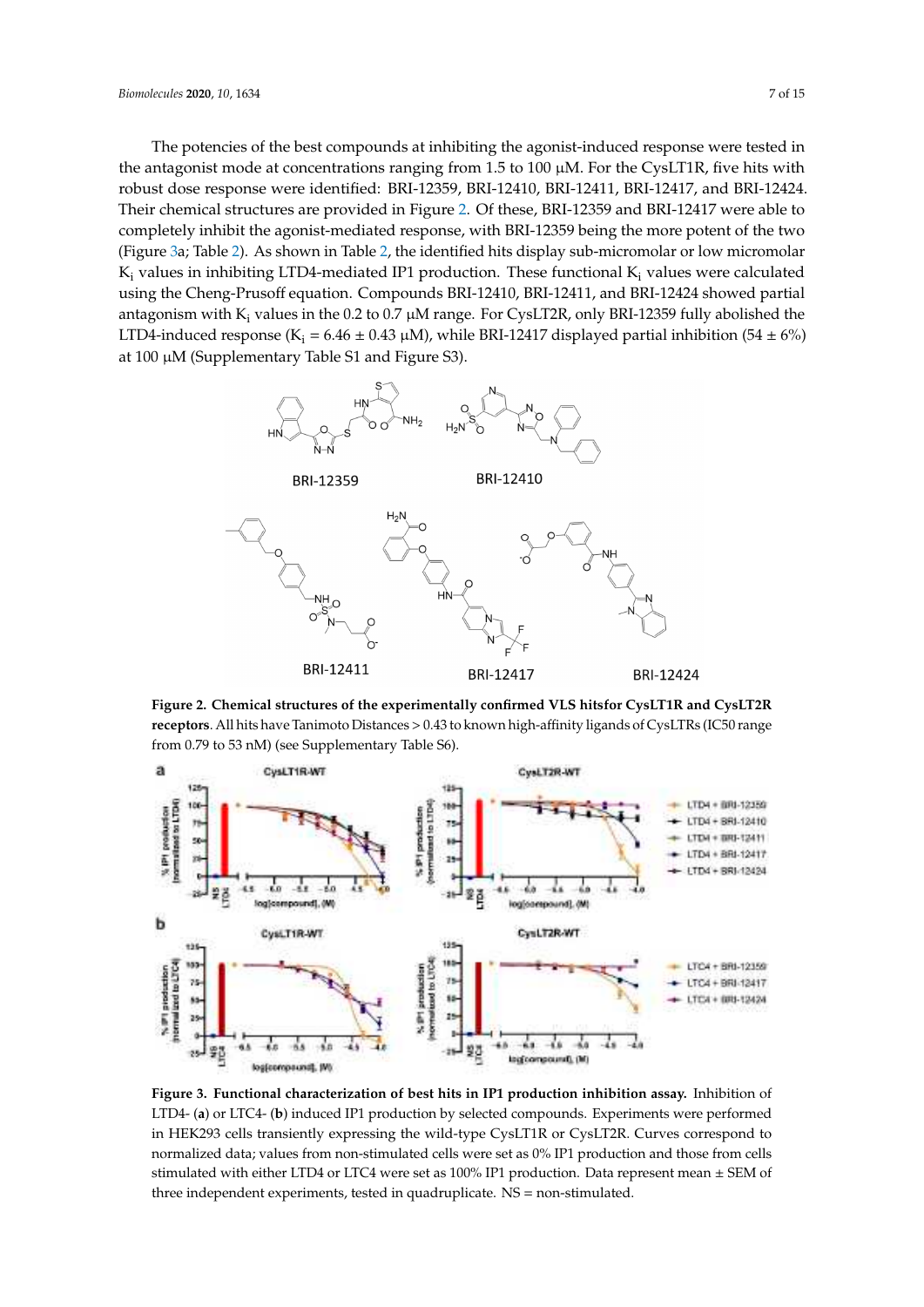<span id="page-7-0"></span>

|               |                 | CysLT1R (LTD4)<br>CysLT2R (LTD4)<br>CysLT1R (LTC4)<br>CysLT2R (LTC4) |                 |                                 |                 |                                 |             |                                 |        |             |                |                             |
|---------------|-----------------|----------------------------------------------------------------------|-----------------|---------------------------------|-----------------|---------------------------------|-------------|---------------------------------|--------|-------------|----------------|-----------------------------|
| <b>BRI-ID</b> | Ki ± SEM µM     | % Max<br>Inhibition $\pm$ SEM                                        | Ki ± SEM µM     | $%$ Max<br>Inhibition $\pm$ SEM | Ki ± SEM µM     | $%$ Max<br>Inhibition $\pm$ SEM | Ki ± SEM µM | $%$ Max<br>Inhibition $\pm$ SEM | MW, Da | cLogP cLogS |                | Tanimoto<br><b>Distance</b> |
| BRI-12359     | $1.03 \pm 0.28$ | $121 \pm 13$                                                         | $6.46 \pm 0.43$ | $92 \pm 15$                     | $0.72 \pm 0.26$ | $105 \pm 7$                     | N/C         | $65 \pm 11$                     | 399    | . 59        | $-2.25$        | 0.57                        |
| BRI-12410     | $0.59 \pm 0.12$ | $64 \pm 7$                                                           | N/C             | $18 \pm 9$                      |                 |                                 |             |                                 | 421    | 3.29        | $-3.43$        | 0.62                        |
| BRI-12411     | $0.72 \pm 0.16$ | $66 \pm 18$                                                          |                 |                                 |                 |                                 |             |                                 | 392    | 3.48        | $-3.64$        | 0.54                        |
| BRI-12417     | $3.1 \pm 0.63$  | $100 \pm 17$                                                         | N/C             | $54 \pm 6$                      | $0.68 \pm 0.12$ | $83 \pm 14$                     | N/C         | $32 \pm 5$                      | 440    | 3.69        | $-4.29$        | 0.54                        |
| BRI-12424     | $0.22 \pm 0.03$ | $71 \pm 19$                                                          | N/C             | $7 \pm 5$                       | $0.18 \pm 0.03$ | $52 \pm 9$                      | N/C         | $9 \pm 5$                       | 400    | 3.32        | $-3.7^{\circ}$ | 0.43                        |

Table 2. Experimentally confirmed hits for CysLT1 and CysLT2 receptors.

N/C—not converged; shaded cells—not tested.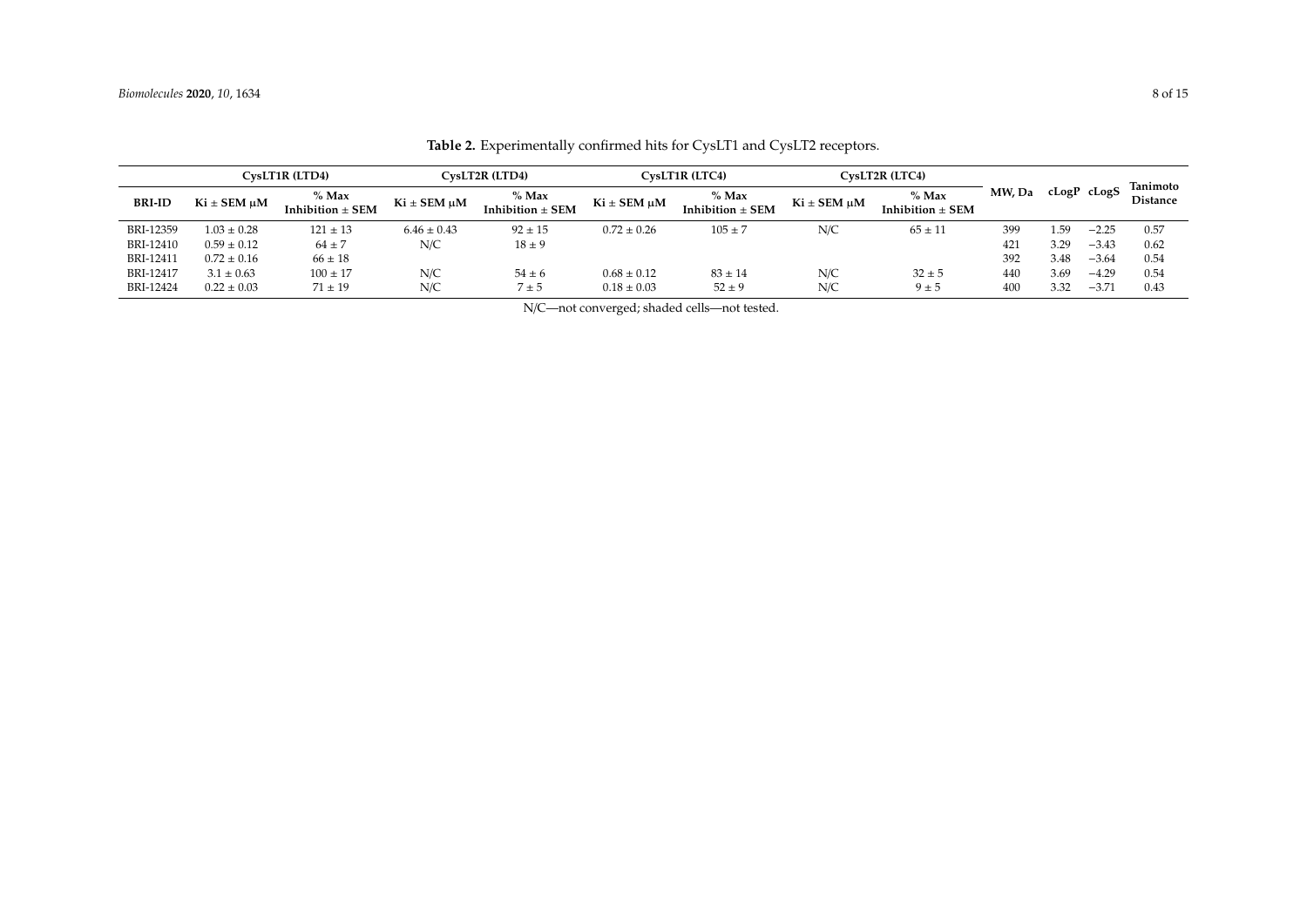#### *3.4. Characterization of Hits for Their Ability to Inhibit LTC4-Induced IP1 Production*  $C_{\rm 1}$  is another prominent endogenous leukotriene that activates both activates both activates both activates both activates both activates both activates both activates both activates both activates both activates bo

Considering that LTC4 is another prominent endogenous leukotriene that activates both CysLT1R and CysLT2R, we tested the three most promising hits (BRI-12359, BRI-12417 and BRI-12424) in the IP1 assay using LTC4 as agonist. As one can see in Figure 3b, the compounds showed similar profiles with LTC4 vs LTD4 at the CysLT1R, with even slightly better sub-micromolar potencies (Ki =  $0.7 \pm 0.2$   $\mu$ M for both BRI-12417 and BRI-12359). However, BRI-12359 and BRI-12417 were less effective at inhibiting the LTC4-induced response at CysLT2R at the  $EC_{80}$  concentration of LTC4 (Table [2\)](#page-7-0), and their  $K_i$  values could not be calculated.

#### *3.5. Further Functional Characterization of Best Hits in IP1 Production Assay 3.5. Further Functional Characterization of Best Hits in IP1 Production Assay*

Recognizing that the sensitivity of the above assays depends on the concentration of agonist used, we also tested compound BRI-12359 in a more elaborate experimental paradigm designed to ascertain its pA2 values in Schild analysis as a more robust estimate of functional potency. Here, cells were stimulated with fixed concentrations of BRI-12359 before receiving a range of LTD4 concentrations of BRI-12359 before receiving a range of LTD4 concentrations ( $10^{-12}$  M to  $10^{-6}$  M). As shown in Figure [4,](#page-8-0) BRI-12359 inhibited LTD4 signaling in a concentration-dependent manner. Schild analysis revealed that the pA2 values for BRI-12359 are  $6.5 \pm 0.1$  and  $4.0 \pm 0.2$  (K<sub>B</sub> = 0.34  $\pm$  0.09  $\mu$ M and 105  $\pm$  37  $\mu$ M) for the CysLT1R and CysLT2R, respectively. The LTD4  $EC_{50}$  and Emax values are provided in Table [3.](#page-8-1) Recognizing that the sensitivity of the above assays depends on the concentration of agonist necognizing that the sensitivity of the above assays depends on the concentration of agonist

<span id="page-8-0"></span>

**Figure 4. pA2 determination of LTD4-induced IP1 production of BRI-12359.** Inhibition of LTD4-induced IP1 production by selected compounds (fixed concentration of LTD4). Experiments were performed in HEK293 cells transiently expressing the wild-type CysLT1R (**a**) or CysLT2R (**b**). Curves correspond to normalized data; values from non-stimulated cells were set as 0% IP1 production and those from cells stimulated with LTD4 were set as 100% IP1 production. Schild analysis revealed that the pA2 values for compound BRI-12359 are  $6.5 \pm 0.1$  and  $4.0 \pm 0.2$  (K<sub>B</sub> = 0.34  $\pm$  0.09  $\mu$ M and 105  $\pm$  37  $\mu$ M) for the CysLT1R-WT and CysLT2R-WT, respectively. Data represent mean ± SEM of three independent experiments, tested in quadruplicate. NS = non-stimulated.

<span id="page-8-1"></span>

|                        |                                                  | CysLT1R-WT              | CysLT2R-WT               |                                  |                          |                          |  |
|------------------------|--------------------------------------------------|-------------------------|--------------------------|----------------------------------|--------------------------|--------------------------|--|
| [BRI-12359]<br>$\mu$ M | LTD4 EC <sub>50</sub> $\pm$<br>SEM <sub>nM</sub> | LTD4 Emax<br>$\pm$ SEM% | $pA2 \pm SEM$<br>$-\log$ | $LTD4$ $EC_{50}$<br>$\pm$ SEM nM | LTD4 Emax<br>$\pm$ SEM % | $pA2 \pm SEM$<br>$-\log$ |  |
| $\theta$               | $3.3 \pm 0.3$                                    | $100 \pm 6$             |                          | $30 \pm 3$                       | $100 \pm 3$              |                          |  |
| 1                      | $8 \pm 1$                                        | $84 \pm 9$              |                          | $24 \pm 2$                       | $101 \pm 3$              |                          |  |
| 10                     | $14 \pm 2$                                       | $83 + 9$                |                          | $31 \pm 3$                       | $99 \pm 3$               |                          |  |
| 30                     | $19 \pm 4$                                       | $64 \pm 12$             | $6.5 \pm 0.1$            | $43 \pm 6$                       | $93 \pm 10$              | $4.0 \pm 0.2$            |  |
| 60                     | $29 \pm 8$                                       | $41 \pm 13$             |                          | $45 \pm 8$                       | $70 \pm 16$              |                          |  |
| 100                    | $15 \pm 4$                                       | $35 \pm 8$              |                          | $50 \pm 8$                       | $64 \pm 13$              |                          |  |

**Table 3.** Inhibition of LTD4-induced IP1 production by BRI-12359.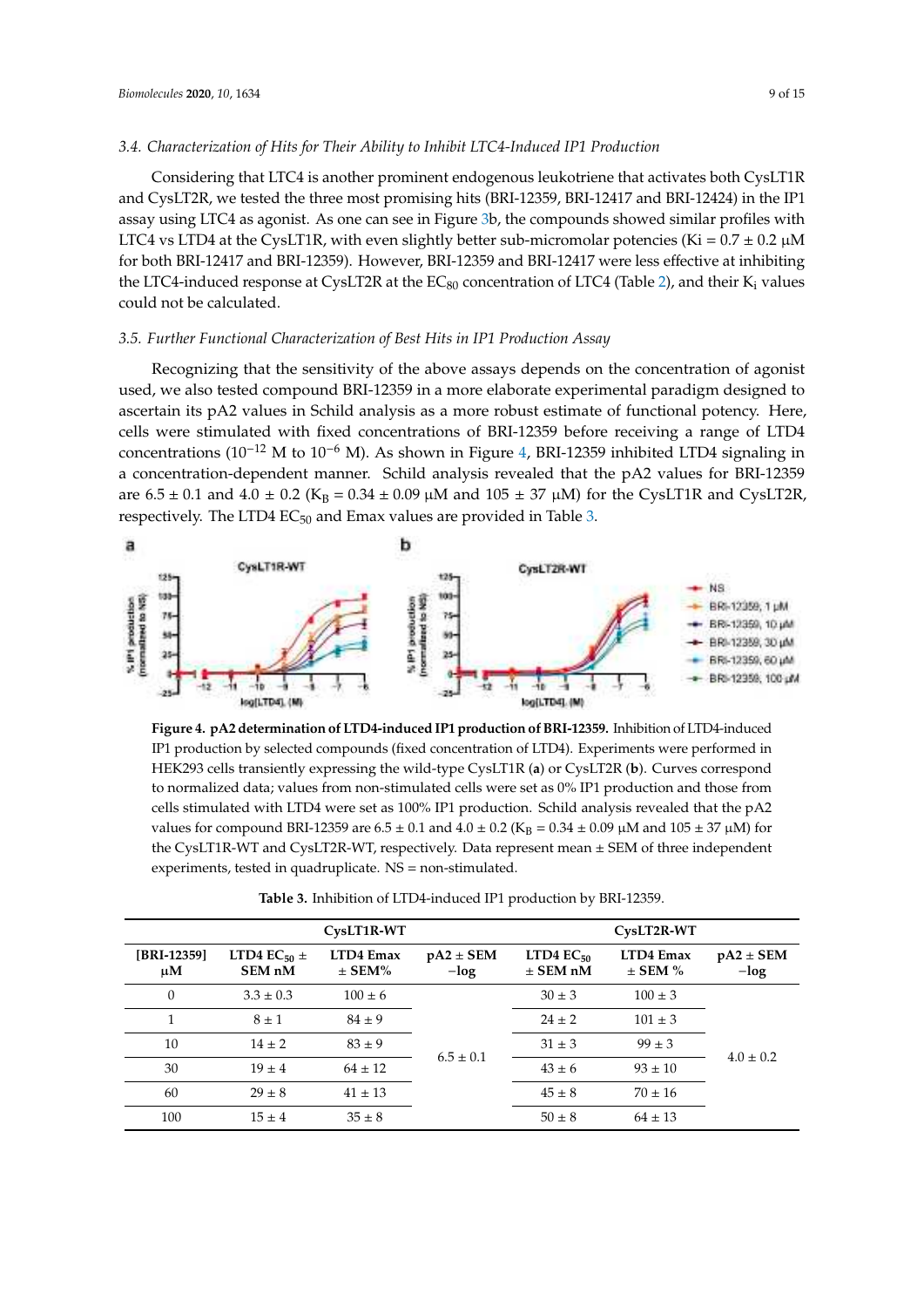## 3.6. Inhibition of Constitutively Active CysLT2R Mutant L129Q Involved in Uveal Melanoma

Given the efficient antagonism of the novel BRI-12359, BRI-12417 and BRI-12424 compounds, we hypothesized that these compounds might also inhibit receptor signaling at constitutively active CysLTR mutants, thereby acting as inverse agonists. This effect would be particularly interesting in the case of the L129Q CysLT2R mutant identified in uveal melanoma patients [\[7,](#page-12-5)[10](#page-12-7)[,36](#page-13-18)[,37\]](#page-13-19). We tested these three compounds in the functional IP1 assay using cells transiently expressing the L129Q CysLT2R mutant, directly stimulated with a range of compound concentrations (1.6 to 100 µM). As can be seen in Figure 5, the IP1 accumulation caused by signaling of the constitutively active CysLT2R L129Q mutant was reduced in cells stimulated with BRI-12359 and BRI-12417. This reduction was concentration-dependent, with potencies (IC<sub>50</sub>) in the 30 to 40  $\mu$ M range, where BRI-12359 shows practically full inhibition of the IP1 production by CysLT2R L129Q mutant at a 100  $\mu$ M concentration.

<span id="page-9-0"></span>

of IP1 accumulation in HEK293 cells transiently expressing the CysLT2R mutant L129Q. Curves correspond to normalized data: values from non-stimulated cells expressing the WT receptor were<br>correspond to normalized data: values from non-stimulated cells expressing the WT receptor were ext as 0.0 IP1 production and those from non-stimulated cells expressing the ETES  $\zeta$  mature were set as 100% IP1 production. Data represent mean ± SEM of three independent experiments, tested in as 18878 IP1 production Bata represent mean 2 set of these made penaltic experiments, tested in<br>quadruplicate. WT = wild-type; NS = non-stimulated. (**b**) Docking of BRI-12359 to the L129Q mutant. para represent means of the mean of the summation. (b) because of the 1233 is the 2123  $\chi$  meann. pocket of CysLT2R receptor, and L129Q mutation shown with yellow carbon atoms in CPK presentation. **Figure 5. E**ff**ect of best hits on constitutive activity of the CysLT2R mutant L129Q**. (**a**) Inhibition set as 0% IP1 production and those from non-stimulated cells expressing the L129Q mutant were set

#### *3.7. Chemical and Conformational Diversity of Hit Compounds*

Experimentally confirmed hits have diverse chemical structures and predicted binding poses exploring different parts of the binding pocket. Compounds BRI-12359 and BRI-12417 have the same polar amide group, but the predicted binding poses show that these two ligands have different critical interactions with the CysLT1R binding pocket (Figure [6\)](#page-10-0). The amide of BRI-12359 creates H-bond with the Y83<sup>2.64</sup>, while amide of the BRI-12417 forms H-bond with the Y104<sup>3.33</sup>. Moreover, compound BRI-12359 occupies the upper part of the binding pocket, while compound BRI-12417 leaves this area empty.

BRI-12411 and BRI-12424 contain carboxy groups that interact with the  $R79^{2.60}$  and  $Y104^{3.33}$ anchor residues in the CysLT1R binding pocket. Compound BRI-12410 with the most distinct chemical structure shows unique binding pose forming H-bond with T100<sup>3.29</sup> and hydrophobic interactions between the benzene ring and hydrophobic parts of the CysLT1R binding pocket.

All hits have predicted clogP values below 4 and molecular weight MW < 450 Da (see Table [2\)](#page-7-0). These properties make them especially valuable as potential drug discovery leads, as CysLT1R and CysLT2R receptors are lipid receptors and tend to have highly hydrophobic ligands with a molecular weight often greater than 600 Da and  $cLogP > 6$ .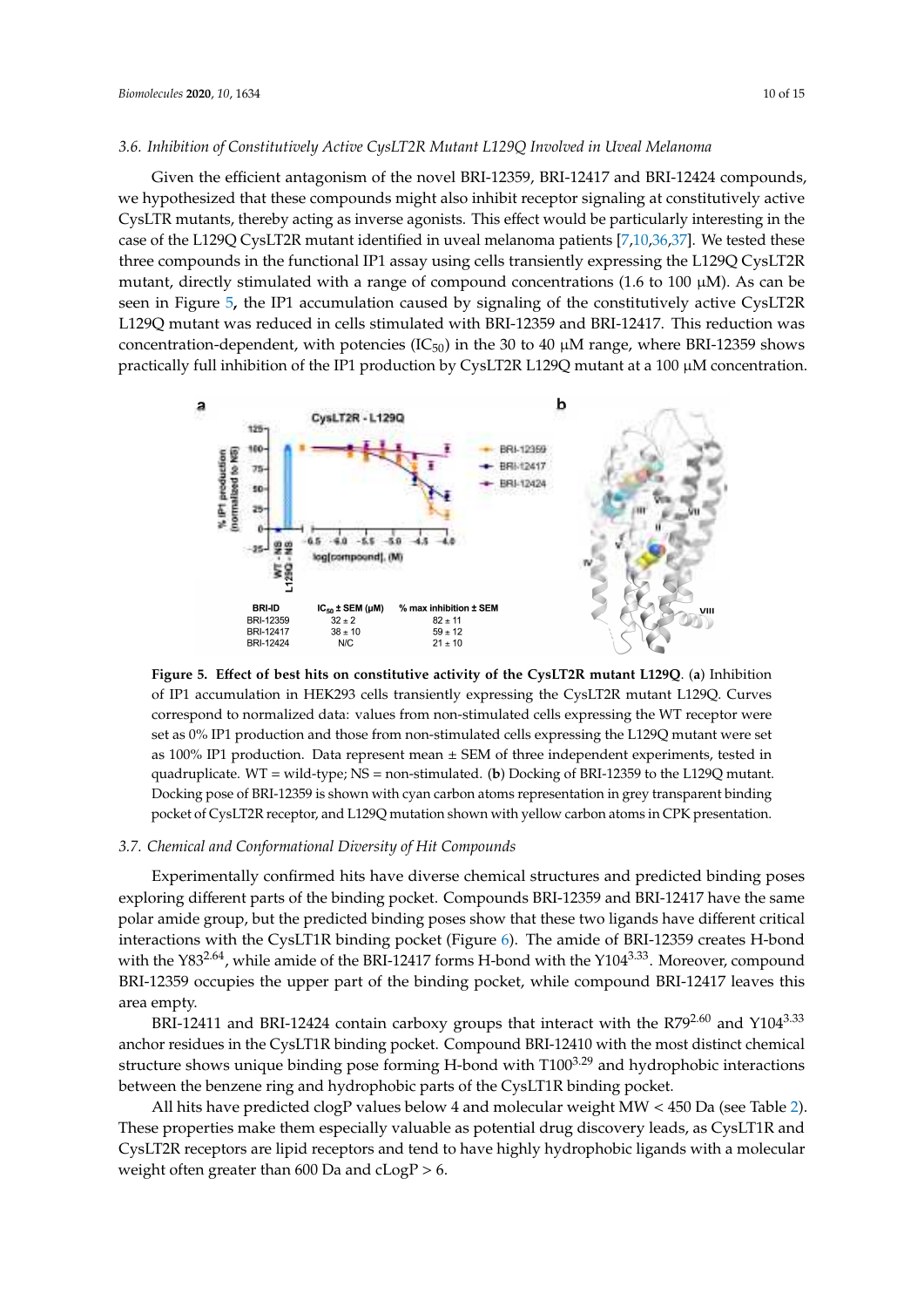<span id="page-10-0"></span>

Figure 6. Predicted binding posesof the experimental hits in the refined CysLT1R binding pocket. Ligands are shown is stick presentation. Receptor is shown in cartoon and thin stick presentation with Ligands are shown is stick presentation. Receptor is shown in cartoon and thin stick presentation with carbons colored green. The pocket is shown as transparent surface colored according to properties carbons colored green. The pocket is shown as transparent surface colored according to properties (green: hydrophobic, blue: H-bond donor, red: H-bond acceptor). 2D diagrams depict ligand (green: hydrophobic, blue: H-bond donor, red: H-bond acceptor). 2D diagrams depict ligand interactions with receptor residues, with H-bonds shown as dashed lines and distances in Å.

#### BRI-12411 and BRI-12424 contain carboxy groups that interact with the R792.60 and Y1043.33 **4. Discussion**

Cysteinyl leukotriene receptors are important clinical targets for the treatment of asthma and related disorders [1,3,4,15,38], and have recently been considered for other indications related to mod[u](#page-12-2)lation of the inflammatory response [39–42], as well as cancer [7–10,36,43]. However, the discovery [of](#page-13-18) lead compounds for CysLT1R and CysLT2R receptors is challenging due to the lipophilic nature of binding pockets of these receptors, which tend to bind large hydrophobic molecules with physicochemical properties that are not favorable for drug discovery. In the present study, we employed multi-template docking of CysLT1R and CysLT2R receptors in ultra-large virtual ligand screening to find novel lead-like comprising CysLT1R and CysLT2R crystal structures and the corresponding LiBERO-optimized models, allowed to efficiently screen Enamine REAL libraries containing more than 115 million available in stock and make-on-demand compounds and find potential binders for both receptors in a single screening run. The experimental testing of computationally predicted hits identified five compounds with functional activity at CysLT1R receptor. Compound BRI-12359 showed full antagonism at both CysLT1R and CysLT2R receptors, while compounds BRI-12410, BRI-12411, BRI-12417, and BRI-12424 and drug-like compounds with potential utility in drug discovery. Multi-template 4D screening model, showed partial antagonism at CysLT1R receptor with strong selectivity.

The potencies of these compounds were verified in assays where CysLT1 was stimulated by a different endogenous agonist, LTC4, with functional affinities consistent between LTD4 and LTC4, and in the case of BRI-12359, BRI-12417, and BRI-12424 with some improvement in the  $K_i$  values, supporting activity of all five compounds in submicromolar range. This is also consistent with more comprehensive Schild analysis, revealing the  $K_B = 0.34 \pm 0.09$  mM for BRI-12359. Importantly, the predicted physicochemical properties of identified hits, such as molecular weight MW < 460 Da, hydrophobicity  $\text{clogP} < 3.6$ , and solubility  $\text{logS} > -4.3$  (see Table [1\)](#page-4-0), make them promising candidates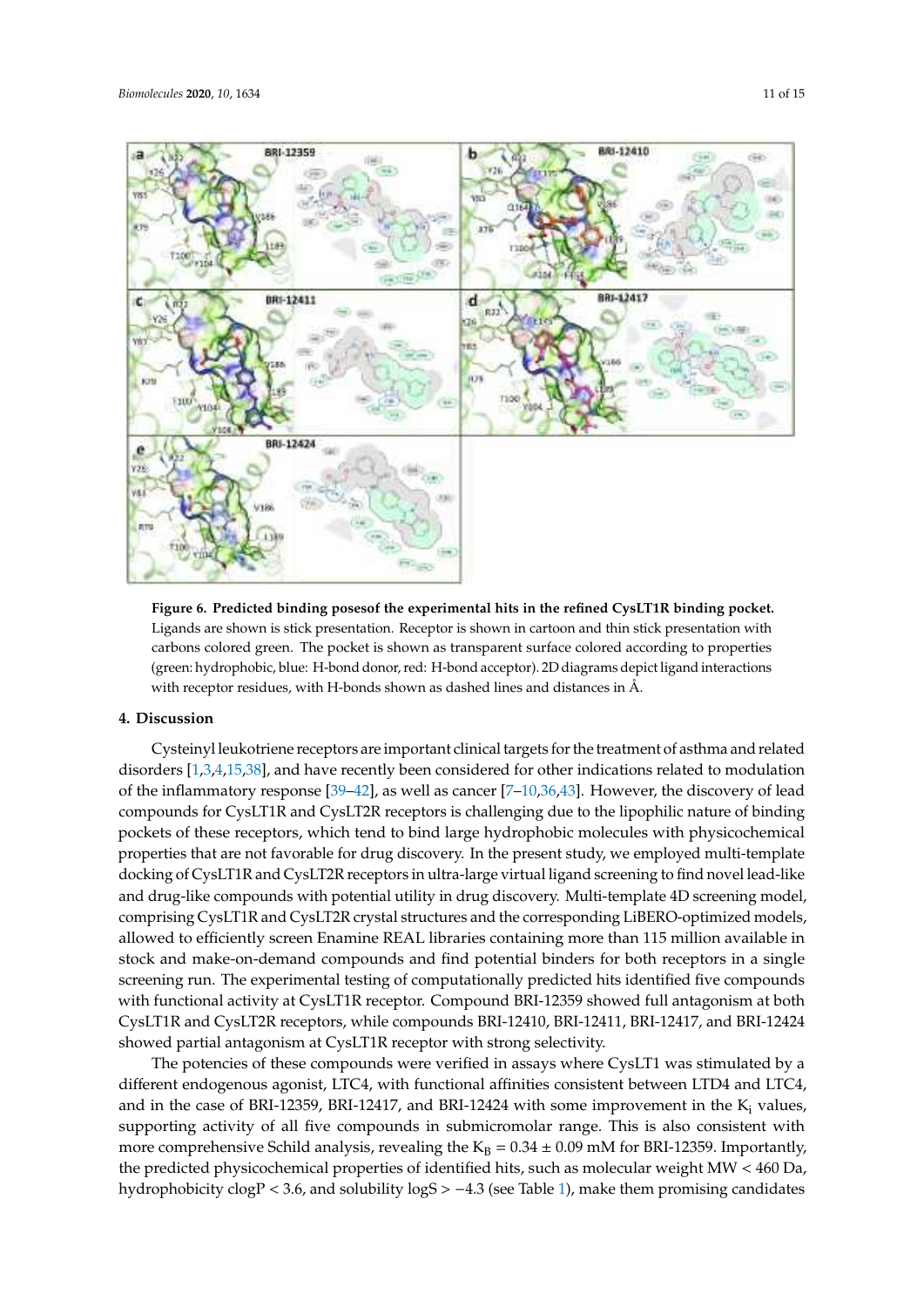for further lead optimization to improve their antagonistic potencies. Interestingly, all five validated hits had the molecular weight 350 < MW < 460 Da and were derived from the REAL drug-like library. This observation suggests that the large and open ligand binding pocket of CySLTRs, which combines distinct hydrophilic and hydrophobic parts, requires larger ligands for high antagonist potency. Success of previous VLS campaigns with fragment/lead subsets of REAL or other databases [\[18](#page-13-0)[–21\]](#page-13-1), however, suggests that this observation is receptor-specific, and smaller compounds may have utility for other GPCRs.

Experimental validation of the predicted hits also showed that ligand-optimized models of the receptor have a somewhat improved predictive power, with 3 out of 5 best hits (including BRI-12359) identified with the LiBERO-optimized models. This observation supports the use of ligand-optimized models when known high-affinity ligands for the target are available [\[28\]](#page-13-10).

Since the discovery of the constitutive activation of the CysLT2R-L129Q mutant in uveal melanoma, inhibition of the receptor has been considered as a potential treatment for this devastating disease. The inverse agonism shown in this study for BRI-12359 suggests that new lead chemotypes of such inhibitors can be discovered via structure-based VLS, and suggests a possibility of optimizing these scaffolds.

#### **5. Conclusions**

Screening of the ultra-large library of tangible Enamine compounds for CysLT1R and CysLT2R ligands yielded the discovery of five new sub-micromolar antagonists. The most potent full antagonist, BRI-12359, demonstrated dual antagonism with CysLT1R preference ( $K_B = 340$  nM vs 105  $\mu$ M), while other compounds showed strong CysLT1R selectivity. Unlike previous drugs and drug candidates for CysLTRs, these new chemotypes are small  $(360 < MW < 460$  Da) and hydrophilic  $(logP < 4)$ , which makes them potential candidates for lead optimization with new drug-like properties. Moreover, we showed that almost full inhibition of the constitutively active mutant L129Q is possible with BRI-12359. Inhibitors of this mutant receptor activity may be further developed into a potential treatment of uveal melanoma.

**Supplementary Materials:** The following are available online at http://[www.mdpi.com](http://www.mdpi.com/2218-273X/10/12/1634/s1)/2218-273X/10/12/1634/s1, Figure S1: Evaluation of CysLT1R and CysLT2R structures and ligand-guided optimized models performance in benchmark docking, Figure S2: Functional screening of selected compounds at CysLT1R receptor in IP1 production assay, Figure S3: Functional screening of selected compounds at CysLT2R receptor in IP1 production assay, Figure S4: Functional characterization of selected compounds in IP1 production assay. Table S1: Efficacy of selected compounds in functional IP1 assay, Table S2: CysLT1R active compounds used in ligand-guided optimization algorithm. Table S3: CysLT2R active compounds used in ligand-guided optimization algorithm, Table S4. Decoy compounds used in ligand-guided optimization algorithm, Table S5: Experimentally tested VLS hit compounds. Experimentally confirmed hits for CysLT1R are in bold, for CysLT2R are in italic, Table S6: Chemical similarity between experimental hits and known CysLTR ligands.

**Author Contributions:** Conceptualization, V.K., V.C., and P.S.; computer modeling and virtual ligand screening, A.A.S., E.M., A.V.S., V.K.; structure determination: A.L., A.G., E.M., A.M., V.B., V.C.; functional assays: R.L.B., É.B.-O., J.-M.L., P.S.; writing—original draft preparation, A.A.S., E.M., R.L.B.; writing—review and editing, all co-authors; supervision, V.B., A.M., V.C., P.S. and V.K.; project administration and funding acquisition, V.B., A.M., V.C., P.S. and  $\hat{V}$ .K. All authors have read and agreed to the published version of the manuscript.

**Funding:** This work was supported by internal funding from the University of Southern California to V.K., and funding from the Canadian Institutes of Health Research (FDN-148413 to P.S.). P.S. is the holder of the Canada Research Chair Tier 1 in the Neurophysiopharmacology of Chronic Pain. É.B.O. was supported by a research fellowship from the Institut de Pharmacologie de Sherbrooke (IPS) and Centre d'excellence en neurosciences de l'Université de Sherbrooke (CNS). R.B. was supported by a research fellowship from the Canadian Institutes of Health Research (CIHR) and from the Fonds de Recherche en Santé du Québec (FRQ-S). A.L., A.M., and V.B. are funded by the Ministry of Science and Higher Education of the Russian Federation (agreement # 075-00337-20-03, project FSMG -2020-0003). Optimization of receptor models was supported by the Russian Science Foundation project no. 19-14-00261.

**Acknowledgments:** We would like to thank the High-Performance Computing Center at the University of Southern California, and the Google Cloud Platform (for higher education and research) for providing computational resources for virtual screening. V.C. acknowledges that the University of Southern California is his primary affiliation.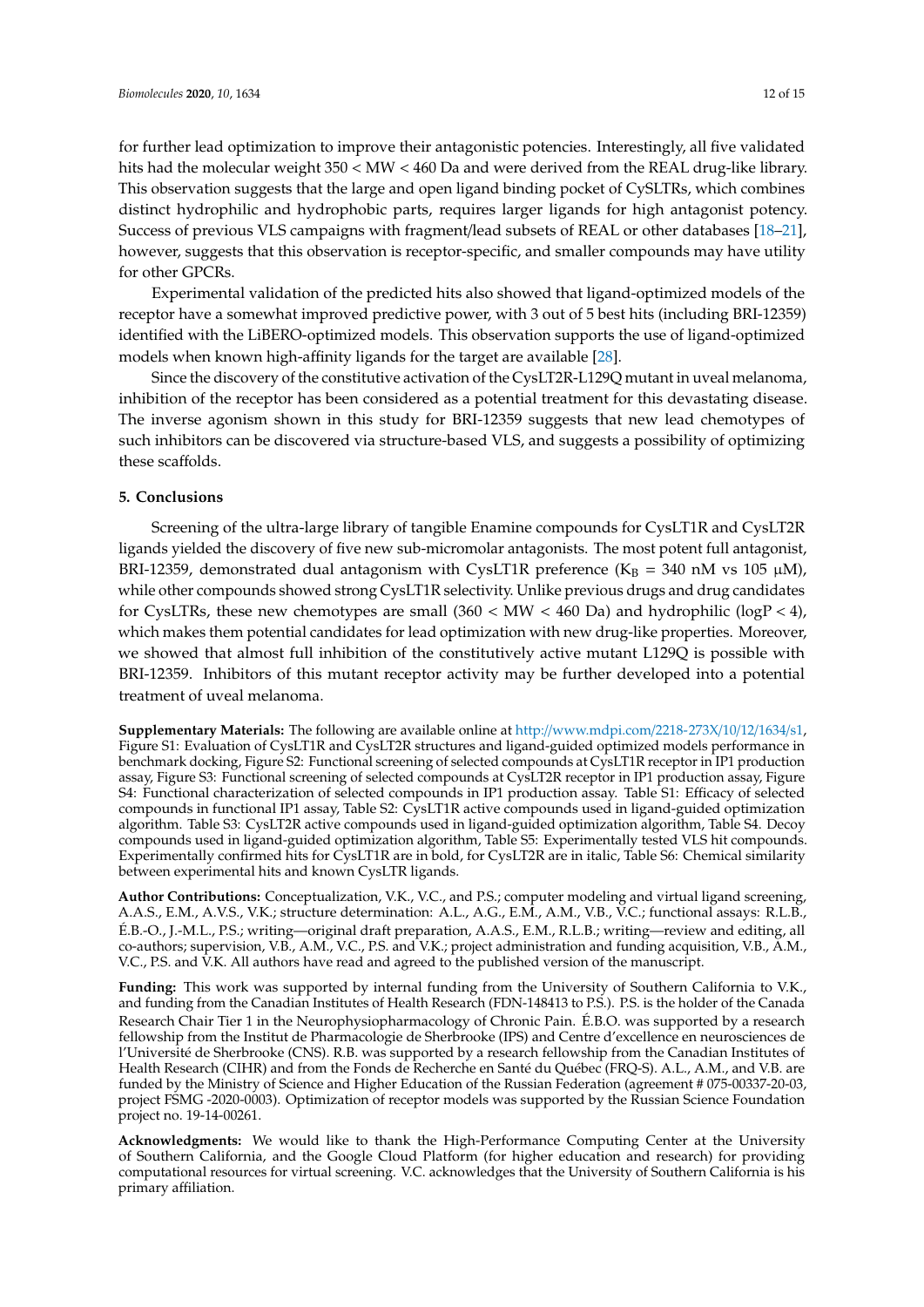**Conflicts of Interest:** The authors declare no conflict of interest.

#### **References**

- <span id="page-12-0"></span>1. Bäck, M.; Powell, W.S.; Dahlén, S.-E.; Drazen, J.M.; Evans, J.F.; Serhan, C.N.; Shimizu, T.; Yokomizo, T.; Rovati, G.E. Update on leukotriene, lipoxin and oxoeicosanoid receptors: IUPHAR Review 7. *Br. J. Pharmacol.* **2014**, *171*, 3551–3574. [\[CrossRef\]](http://dx.doi.org/10.1111/bph.12665) [\[PubMed\]](http://www.ncbi.nlm.nih.gov/pubmed/24588652)
- <span id="page-12-1"></span>2. Rovati, G.E.; Capra, V. Cysteinyl-leukotriene receptors and cellular signals. *Sci. World J. Hindawi Ltd.* **2007**, *7*, 1375–1392. [\[CrossRef\]](http://dx.doi.org/10.1100/tsw.2007.185) [\[PubMed\]](http://www.ncbi.nlm.nih.gov/pubmed/17767356)
- <span id="page-12-2"></span>3. Laidlaw, T.M.; Boyce, J.A. Cysteinyl leukotriene receptors, old and new; implications for asthma. *Clin. Exp. Allergy* **2012**, *42*, 1313–1320. [\[CrossRef\]](http://dx.doi.org/10.1111/j.1365-2222.2012.03982.x) [\[PubMed\]](http://www.ncbi.nlm.nih.gov/pubmed/22925317)
- <span id="page-12-15"></span>4. Ingelsson, E.; Yin, L.; Bäck, M. Nationwide cohort study of the leukotriene receptor antagonist montelukast and incident or recurrent cardiovascular disease. *J. Allergy Clin. Immunol.* **2012**, *129*, 702–707.e2. [\[CrossRef\]](http://dx.doi.org/10.1016/j.jaci.2011.11.052) [\[PubMed\]](http://www.ncbi.nlm.nih.gov/pubmed/22244598)
- <span id="page-12-3"></span>5. Burke, L.; Butler, C.T.; Murphy, A.; Moran, B.; Gallagher, W.M.; O'Sullivan, J.; Kennedy, B.N. Evaluation of Cysteinyl leukotriene signaling as a therapeutic target for colorectal cancer. *Front. Cell Dev. Biol.* **2016**, *4*, 103. [\[CrossRef\]](http://dx.doi.org/10.3389/fcell.2016.00103) [\[PubMed\]](http://www.ncbi.nlm.nih.gov/pubmed/27709113)
- <span id="page-12-4"></span>6. Bäck, M.; Dahlén, S.-E.; Drazen, J.M.; Evans, J.F.; Serhan, C.N.; Shimizu, T.; Yokomizo, T.; Rovati, G.E. International Union of Basic and Clinical Pharmacology. LXXXIV: Leukotriene receptor nomenclature, distribution, and pathophysiological functions. *Pharmacol. Rev.* **2011**, *63*, 539–584. [\[CrossRef\]](http://dx.doi.org/10.1124/pr.110.004184) [\[PubMed\]](http://www.ncbi.nlm.nih.gov/pubmed/21771892)
- <span id="page-12-5"></span>7. Moore, A.R.; Ceraudo, E.; Sher, J.J.; Guan, Y.; Shoushtari, A.N.; Chang, M.T.; Zhang, J.Q.; Walczak, E.G.; A Kazmi, M.; Taylor, M.T.C.B.S.; et al. Recurrent activating mutations of G-protein-coupled receptor CYSLTR2 in uveal melanoma. *Nat. Genet.* **2016**, *48*, 675–680. [\[CrossRef\]](http://dx.doi.org/10.1038/ng.3549)
- <span id="page-12-6"></span>8. Küsters-Vandevelde, H.V.N.; Germans, M.R.; Rabbie, R.; Rashid, M.; Broek, R.T.; Blokx, W.A.M.; Prinsen, C.F.M.; Adams, D.J.; Ter Laan, M. Whole-exome sequencing of a meningeal melanocytic tumour reveals activating CYSLTR2 and EIF1AX hotspot mutations and similarities to uveal melanoma. *Brain Tumor Pathol.* **2018**, *35*, 127–130. [\[CrossRef\]](http://dx.doi.org/10.1007/s10014-018-0308-1)
- 9. Van De Nes, J.A.; Koelsche, C.; Gessi, M.; Möller, I.; Sucker, A.; Scolyer, R.A.; Buckland, M.E.; Pietsch, T.; Murali, R.; Schadendorf, D.; et al. Activating CYSLTR2 and PLCB4 mutations in primary leptomeningeal melanocytic tumors. *J. Investig. Dermatol.* **2017**, *137*, 2033–2035. [\[CrossRef\]](http://dx.doi.org/10.1016/j.jid.2017.04.022)
- <span id="page-12-7"></span>10. Möller, I.; Murali, R.; Müller, H.; Wiesner, T.; A Jackett, L.; Scholz, S.L.; Cosgarea, I.; Ap Van De Nes, J.; Sucker, A.; Hillen, U.; et al. Activating cysteinyl leukotriene receptor 2 (CYSLTR2) mutations in blue nevi. *Mod. Pathol.* **2017**, *30*, 350–356. [\[CrossRef\]](http://dx.doi.org/10.1038/modpathol.2016.201)
- <span id="page-12-8"></span>11. Ceraudo, E.; Horioka, M.; Mattheisen, J.M.; Hitchman, T.D.; Moore, A.R.; Kazmi, M.A.; Chi, P.; Chen, Y.; Sakmar, T.P.; Huber, T. Uveal melanoma oncogene CYSLTR2 encodes a constitutively active GPCR highly biased toward Gq signaling. *bioRxiv* **2019**, 1–60. [\[CrossRef\]](http://dx.doi.org/10.1101/663153)
- <span id="page-12-9"></span>12. Miligkos, M.; Bannuru, R.R.; Alkofide, H.; Kher, S.R.; Schmid, C.H.; Balk, E.M. Leukotriene receptor antagonists versus placebo in the treatment of asthma in adults and adolescents: A systematic review and meta-analysis. *Ann. Intern. Med.* **2015**, *163*, 756–767. [\[CrossRef\]](http://dx.doi.org/10.7326/M15-1059) [\[PubMed\]](http://www.ncbi.nlm.nih.gov/pubmed/26390230)
- <span id="page-12-10"></span>13. Law, S.W.Y.; Wong, A.Y.S.; Anand, S.; Wong, I.C.K.; Chan, E.W. Neuropsychiatric events associated with leukotriene-modifying agents: A systematic review. *Drug Saf.* **2018**, *41*, 253–265. [\[CrossRef\]](http://dx.doi.org/10.1007/s40264-017-0607-1) [\[PubMed\]](http://www.ncbi.nlm.nih.gov/pubmed/29076063)
- <span id="page-12-11"></span>14. Shimbo, J.; Onodera, O.; Tanaka, K.; Tsuji, S. Churg-Strauss syndrome and the leukotriene receptor antagonist pranlukast. *Clin. Rheumatol.* **2005**, *24*, 661–662. [\[CrossRef\]](http://dx.doi.org/10.1007/s10067-004-1035-z)
- <span id="page-12-12"></span>15. Yonetomi, Y.; Sekioka, T.; Kadode, M.; Kitamine, T.; Kamiya, A.; Inoue, A.; Nakao, T.; Nomura, H.; Murata, M.; Nakao, S.; et al. Effects of ONO-6950, a novel dual cysteinyl leukotriene 1 and 2 receptors antagonist, in a guinea pig model of asthma. *Eur. J. Pharmacol.* **2015**, *765*, 242–248. [\[CrossRef\]](http://dx.doi.org/10.1016/j.ejphar.2015.08.041)
- <span id="page-12-13"></span>16. Reynolds, A.L.; Alvarez, Y.; Sasore, T.; Waghorne, N.; Butler, C.T.; Kilty, C.; Smith, A.J.; McVicar, C.; Wong, V.H.Y.; Galvin, O.; et al. Phenotype-Based discovery of 2-[(E)-2-(Quinolin-2-yl)vinyl]phenol as a novel regulator of ocular angiogenesis. *J. Biol. Chem.* **2016**, *291*, 7242–7255. [\[CrossRef\]](http://dx.doi.org/10.1074/jbc.M115.710665)
- <span id="page-12-14"></span>17. Murphy, A.G.; Casey, R.; Maguire, A.; Tosetto, M.; Butler, C.T.; Conroy, E.; Reynolds, A.L.; Sheahan, K.; O'Donoghue, D.; Gallagher, W.M.; et al. Preclinical validation of the small molecule drug quininib as a novel therapeutic for colorectal cancer. *Sci. Rep.* **2016**, *6*, 34523. [\[CrossRef\]](http://dx.doi.org/10.1038/srep34523)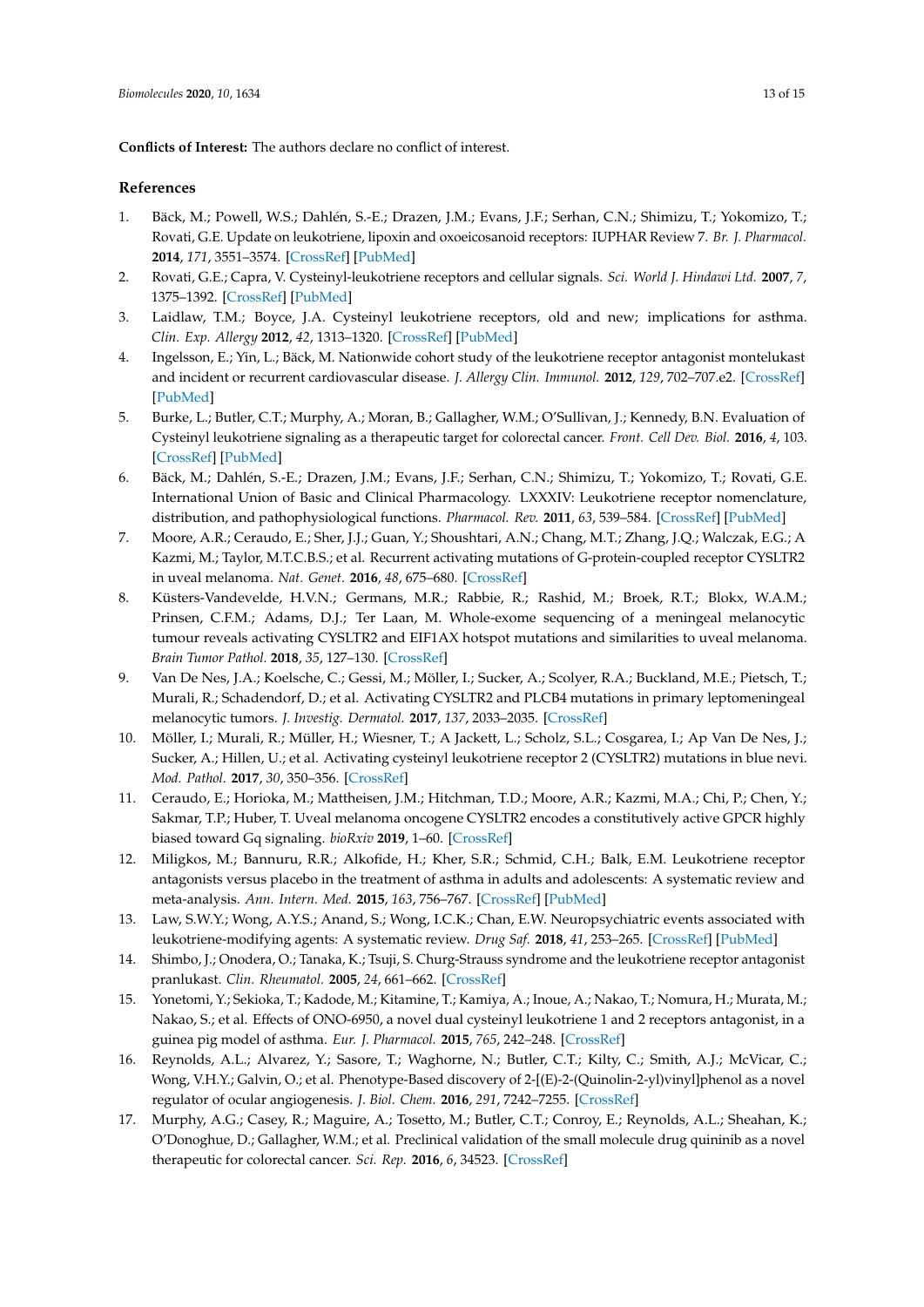- <span id="page-13-0"></span>18. Patel, N.; Huang, X.-P.; Grandner, J.M.; Johansson, L.C.; Stauch, B.; McCorvy, J.D.; Liu, Y.; Roth, B.; Katritch, V. Structure-Based discovery of potent and selective melatonin receptor agonists. *eLife* **2020**, *9*. [\[CrossRef\]](http://dx.doi.org/10.7554/eLife.53779)
- <span id="page-13-5"></span>19. Stein, R.M.; Kang, H.J.; McCorvy, J.D.; Glatfelter, G.C.; Jones, A.J.; Che, T.; Slocum, S.; Huang, X.-P.; Savych, O.; Moroz, Y.S.; et al. Virtual discovery of melatonin receptor ligands to modulate circadian rhythms. *Nature* **2020**, *579*, 609–614. [\[CrossRef\]](http://dx.doi.org/10.1038/s41586-020-2027-0)
- <span id="page-13-6"></span>20. Lyu, J.; Wang, S.; Balius, T.E.; Singh, I.; Levit, A.; Moroz, Y.S.; O'Meara, M.J.; Che, T.; Algaa, E.; Tolmachova, K.; et al. Ultra-Large library docking for discovering new chemotypes. *Nature* **2019**, *566*, 224–229. [\[CrossRef\]](http://dx.doi.org/10.1038/s41586-019-0917-9)
- <span id="page-13-1"></span>21. Zheng, Z.; Huang, X.-P.; Mangano, T.J.; Zou, R.; Chen, X.; Zaidi, S.A.; Roth, B.L.; Stevens, R.C.; Katritch, V. Structure-Based discovery of new antagonist and biased agonist chemotypes for the Kappa opioid receptor. *J. Med. Chem.* **2017**, *60*, 3070–3081. [\[CrossRef\]](http://dx.doi.org/10.1021/acs.jmedchem.7b00109) [\[PubMed\]](http://www.ncbi.nlm.nih.gov/pubmed/28339199)
- <span id="page-13-2"></span>22. Hanson, M.A.; Roth, C.B.; Jo, E.; Griffith, M.T.; Scott, F.L.; Reinhart, G.; Desale, H.; Clemons, B.; Cahalan, S.M.; Schuerer, S.C.; et al. Crystal structure of a lipid G protein-coupled receptor. *Science* **2012**, *335*, 851–855. [\[CrossRef\]](http://dx.doi.org/10.1126/science.1215904) [\[PubMed\]](http://www.ncbi.nlm.nih.gov/pubmed/22344443)
- <span id="page-13-3"></span>23. Audet, M.; Stevens, R.C. Emerging structural biology of lipid G protein-coupled receptors. *Protein Sci.* **2019**, *28*, 292–304. [\[CrossRef\]](http://dx.doi.org/10.1002/pro.3509) [\[PubMed\]](http://www.ncbi.nlm.nih.gov/pubmed/30239054)
- <span id="page-13-4"></span>24. REAL Database—Enamine. Available online: https://[www.enamine.net](https://www.enamine.net/library-synthesis/real-compounds/real-database)/library-synthesis/real-compounds/ [real-database](https://www.enamine.net/library-synthesis/real-compounds/real-database) (accessed on 21 September 2020).
- <span id="page-13-7"></span>25. Luginina, A.; Gusach, A.; Marin, E.; Mishin, A.; Brouillette, R.; Popov, P.; Shiriaeva, A.; Besserer-Offroy, É.; Longpré, J.-M.; Lyapina, E.; et al. Structure-Based mechanism of cysteinyl leukotriene receptor inhibition by antiasthmatic drugs. *Sci. Adv.* **2019**, *5*, eaax2518. [\[CrossRef\]](http://dx.doi.org/10.1126/sciadv.aax2518)
- <span id="page-13-8"></span>26. Gusach, A.; Luginina, A.; Marin, E.; Brouillette, R.L.; Besserer-Offroy, É.; Longpré, J.-M.; Ishchenko, A.; Popov, P.; Patel, N.; Fujimoto, T.; et al. Structural basis of ligand selectivity and disease mutations in cysteinyl leukotriene receptors. *Nat. Commun.* **2019**, *10*, 1–9. [\[CrossRef\]](http://dx.doi.org/10.1038/s41467-019-13348-2)
- <span id="page-13-9"></span>27. Bottegoni, G.; Kufareva, I.; Totrov, M.; Abagyan, R. Four-Dimensional docking: A fast and accurate account of discrete receptor flexibility in ligand docking. *J. Med. Chem.* **2009**, *52*, 397–406. [\[CrossRef\]](http://dx.doi.org/10.1021/jm8009958)
- <span id="page-13-10"></span>28. Katritch, V.; Rueda, M.; Abagyan, R. Ligand-Guided receptor optimization. *Methods Mol. Biol.* **2012**, 189–205. [\[CrossRef\]](http://dx.doi.org/10.1007/978-1-61779-588-6_8)
- <span id="page-13-11"></span>29. Mendez, D.; Gaulton, A.; Bento, A.P.; Chambers, J.; De Veij, M.; Félix, E.; Magariños, M.P.; Mosquera, J.F.; Mutowo, P.; Nowotka, M.; et al. ChEMBL: Towards direct deposition of bioassay data. *Nucleic Acids Res.* **2019**, *47*, D930–D940. [\[CrossRef\]](http://dx.doi.org/10.1093/nar/gky1075)
- <span id="page-13-12"></span>30. Gatica, E.A.; Cavasotto, C.N. Ligand and decoy sets for docking to G protein-coupled receptors. *J. Chem. Inf. Model.* **2012**, *52*, 1–6. [\[CrossRef\]](http://dx.doi.org/10.1021/ci200412p)
- <span id="page-13-13"></span>31. ICM v.3.9 User's Guide. Available online: http://[www.molsoft.com](http://www.molsoft.com/icmpro/)/icmpro/ (accessed on 21 September 2020).
- <span id="page-13-14"></span>32. Totrov, M.; Abagyan, R. *Derivation of Sensitive Discrimination Potential for Virtual Ligand Screening*; (RECOMB 99); ACM Press: Lyon, France, 1999; pp. 312–317.
- <span id="page-13-15"></span>33. Lane, R.; Chubukov, P.; Liu, W.; Canals, M.; Cherezov, V.; Abagyan, R.; Stevens, R.C.; Katritch, V. Structure-Based Ligand Discovery Targeting Orthosteric and Allosteric Pockets of Dopamine Receptors. *Mol. Pharmacol.* **2013**, *84*, 794–807. [\[CrossRef\]](http://dx.doi.org/10.1124/mol.113.088054)
- <span id="page-13-16"></span>34. Besserer-Offroy, E.; Brouillette, R.; Longpré, J.-M.; Sarret, P. Assessing Gαq/15-signaling with IP-One: Single plate transfection and assay protocol for cell-based high-throughput assay. *BIO PROTOC* **2020**, *10*, e3715. [\[CrossRef\]](http://dx.doi.org/10.21769/BioProtoc.3715)
- <span id="page-13-17"></span>35. Yung-Chi, C.; Prusoff, W.H. Relationship between the inhibition constant (KI) and the concentration of inhibitor which causes 50 per cent inhibition (I50) of an enzymatic reaction. *Biochem Pharmacol.* **1973**, *22*, 3099–3108. [\[CrossRef\]](http://dx.doi.org/10.1016/0006-2952(73)90196-2)
- <span id="page-13-18"></span>36. Goto, K.; Pissaloux, D.; Paindavoine, S.; Tirode, F.; de la Fouchardière, A. CYSLTR2-mutant cutaneous melanocytic neoplasms frequently simulate "Pigmented Epithelioid Melanocytoma", expanding the morphologic spectrum of blue tumors: A clinicopathologic study of 7 cases. *Am. J. Surg. Pathol.* **2019**, *43*, 1368–1376. [\[CrossRef\]](http://dx.doi.org/10.1097/PAS.0000000000001299) [\[PubMed\]](http://www.ncbi.nlm.nih.gov/pubmed/31162285)
- <span id="page-13-19"></span>37. Knappe, U.J.; Tischoff, I.; Tannapfel, A.; Möller, I.; Sucker, A.; Schadendorf, D.; Griewank, K.G.; Van De Nes, J.A.; Reinbold, W.-D. Intraventricular melanocytoma diagnosis confirmed by gene mutation profile. *Neuropathology* **2018**, *38*, 288–292. [\[CrossRef\]](http://dx.doi.org/10.1111/neup.12443)